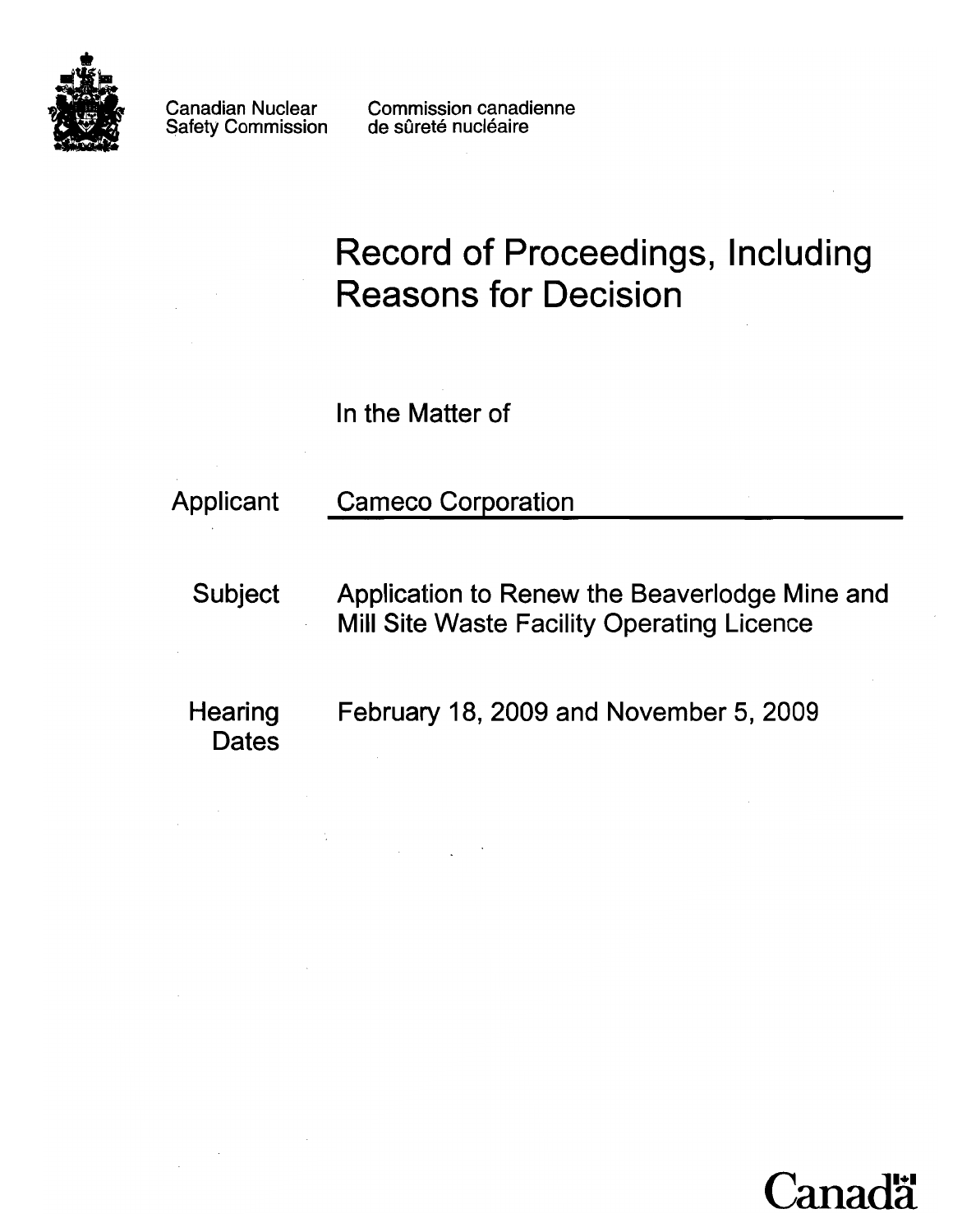## **RECORD OF PROCEEDINGS**

| Applicant:                                                           | Cameco Corporation                                                                                                                                                                     |                                                                                                                                                                     |  |
|----------------------------------------------------------------------|----------------------------------------------------------------------------------------------------------------------------------------------------------------------------------------|---------------------------------------------------------------------------------------------------------------------------------------------------------------------|--|
| Address/Location:                                                    | 2121 - 11 <sup>th</sup> Street West, Saskatoon, Saskatchewan, S7M 1J3                                                                                                                  |                                                                                                                                                                     |  |
| Purpose:                                                             | Application to renew the Beaverlodge Mine/Mill Site Waste<br><b>Facility Operating Licence</b>                                                                                         |                                                                                                                                                                     |  |
| Application received:                                                | August 7, 2008                                                                                                                                                                         |                                                                                                                                                                     |  |
| Dates of hearing:                                                    | February 18, 2009 and November 5, 2009                                                                                                                                                 |                                                                                                                                                                     |  |
| Location:                                                            | Day 1: Canadian Nuclear Safety Commission (CNSC) Public<br>Hearing Room, 280 Slater St., 14th. Floor, Ottawa, Ontario<br>Day 2: Travelodge Hotel, 106 Circle Drive West, Saskatoon, SK |                                                                                                                                                                     |  |
| Members present:                                                     | A.R. Graham (Chair on Day 2)<br>C.R. Barnes<br>A. Harvey<br>D.D. Tolgyesi                                                                                                              | M. Binder, President (Chair on Day 1 and absent on Day 2)<br>Members present on both dates and who participated in the decision:<br>M. J. McDill<br>B. J. Barriault |  |
| Senior General Counsel:<br>Secretary:<br><b>Recording Secretary:</b> | J. Lavoie<br>M.A. Leblanc<br>P. Reinhardt                                                                                                                                              |                                                                                                                                                                     |  |

| <b>Applicant Represented By</b>                                  |                       | <b>Document Number</b> |
|------------------------------------------------------------------|-----------------------|------------------------|
| • T. Gitzel, Senior Vice President & Chief Operating Officer     |                       | CMD 09-H2.1            |
| • D. Neuburger, Vice President, Mine Division                    |                       | CMD 09-H2.1A           |
| • J. Alonso, Director of Compliance and Licensing for the Mining |                       | CMD 09-H2.1B           |
| Division                                                         |                       | CMD 09-H2.1C           |
| • M. Webster, Reclamation Coordinator, Licensing for the Mining  |                       | CMD 09-H2.1D           |
| Division                                                         |                       |                        |
| • G. Merasty, Vice President, Corporate Social Responsibility    |                       |                        |
|                                                                  | <b>CNSC</b> staff     | <b>Document Number</b> |
| $\bullet$ K. Scissons                                            | $\bullet$ T. Gates    | <b>CMD 09-H2</b>       |
| $\bullet$ R. Jammal                                              | $\bullet$ M. Rinker   | <b>CMD 09-H2.A</b>     |
| $\bullet$ D. Wismer                                              | $\bullet$ P. Thompson | <b>CMD 09-H2.B</b>     |
| • M. McKee                                                       |                       | CMD 09-H2.C            |
| <b>Intervenors</b>                                               |                       |                        |
| See Appendix A                                                   |                       |                        |
| <b>Others</b>                                                    |                       |                        |
| • Saskatchewan Ministry of Environment: D. Kristoff and          |                       |                        |
| T. Moulding                                                      |                       |                        |

**Licence:** Amended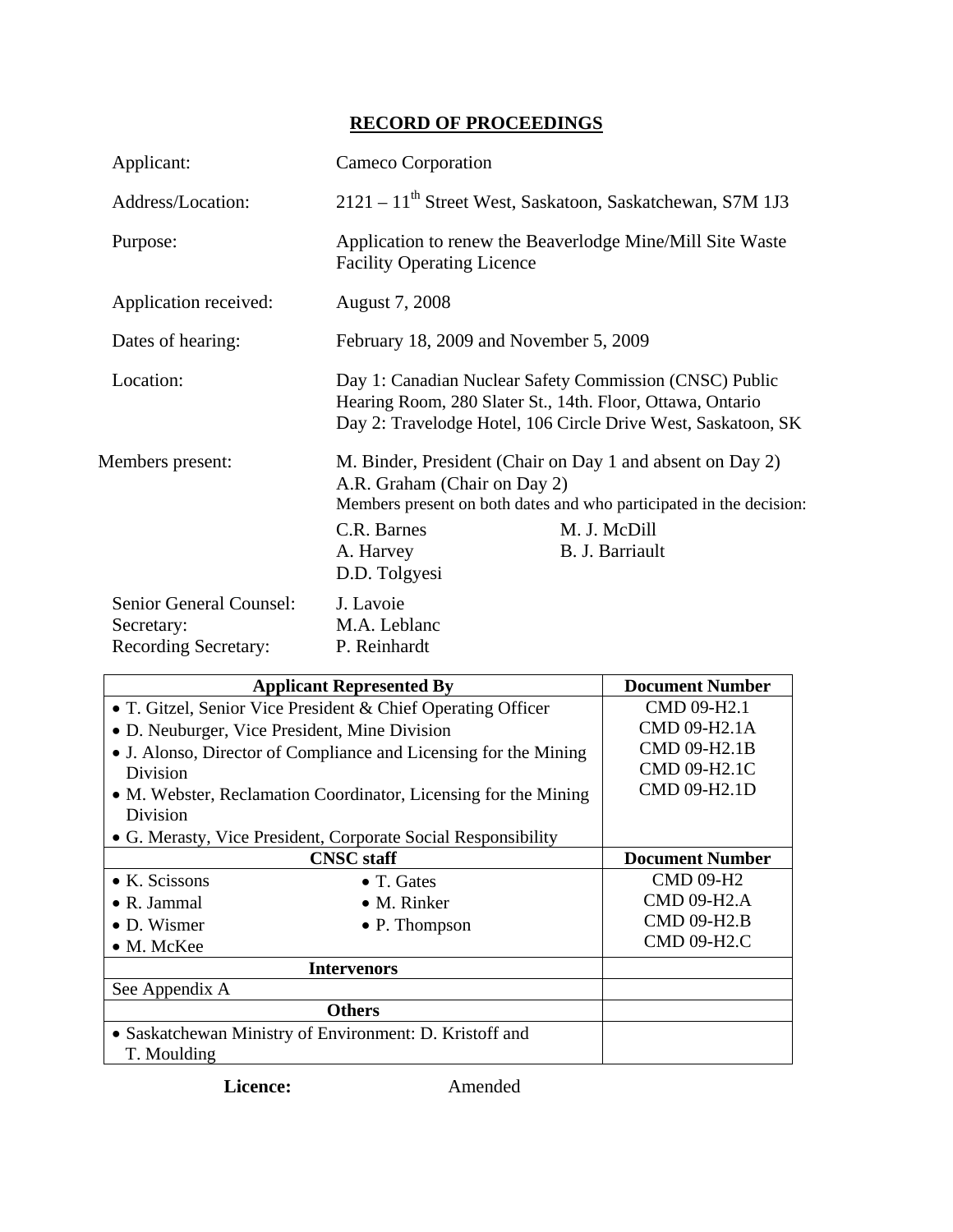### **Table of Contents**

| <b>Remediation activities.</b> |  |
|--------------------------------|--|
|                                |  |
|                                |  |
|                                |  |
|                                |  |
|                                |  |
|                                |  |
|                                |  |
|                                |  |
|                                |  |
|                                |  |
|                                |  |
|                                |  |
|                                |  |
|                                |  |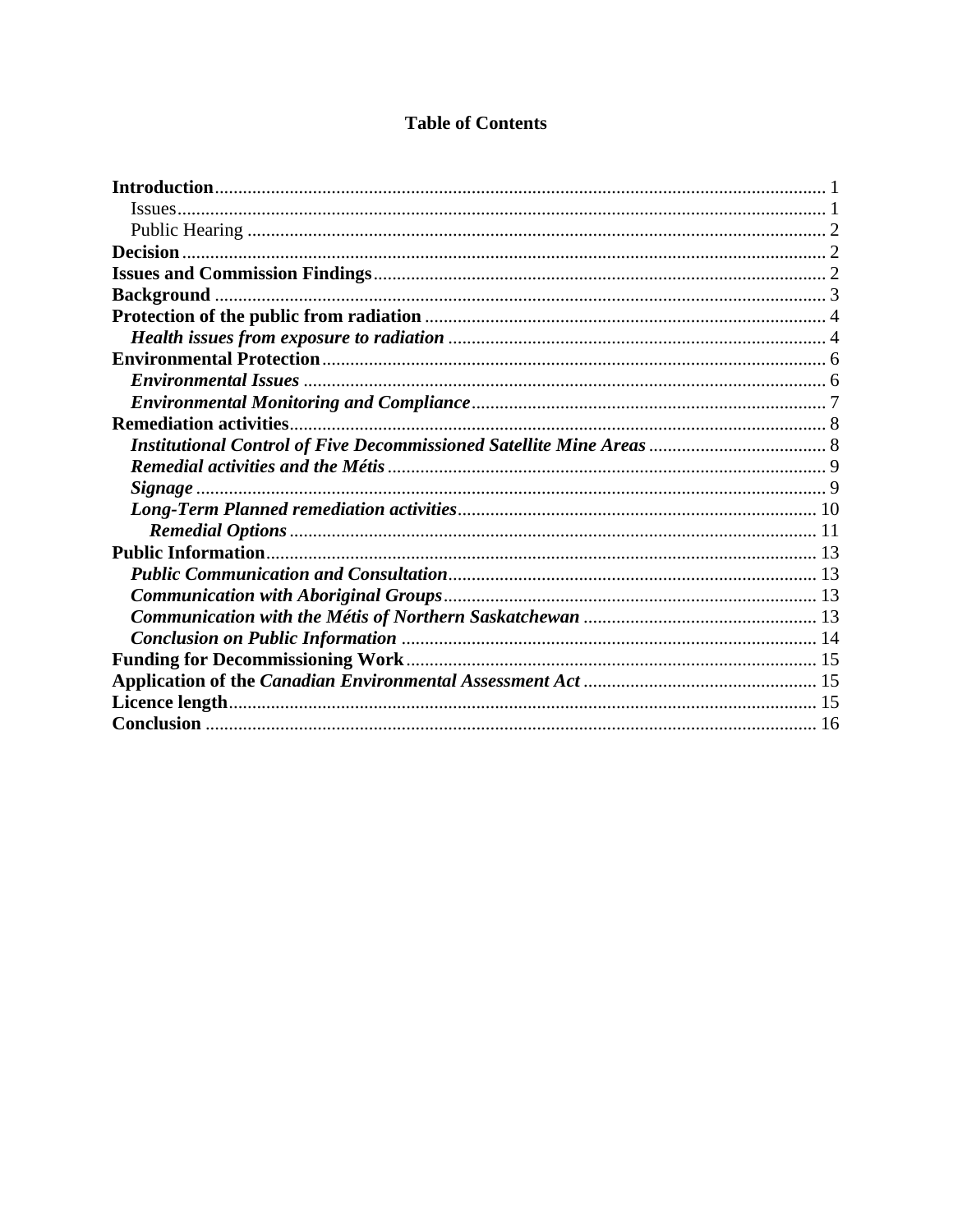#### **Introduction**

- <span id="page-3-0"></span>1. Cameco Corporation Inc. (Cameco) has applied to the Canadian Nuclear Safety Commission<sup>[1](#page-3-1)</sup> (CNSC) to renew the Beaverlodge Mine and Mill Waste Facility (Beaverlodge) Operating Licence, WFOL-W5-2120.1/2009 (WFOL), for a period of three years. Beaverlodge is located in Northern Saskatchewan. Cameco's application was first heard by the Commission in Ottawa on February 18, 2009. At the February hearing, the Commission decided to adjourn the proceeding until the fall of 2009 to allow Cameco to provide a complete plan outlining the details and milestones on the proposed licence long-term activities. On February  $18^2$  $18^2$ , 2009, the Commission also decided to extend Cameco's licence (WFOL-W5-2120.2/2009) expiry date to November 30, 2009.
- 2. The former Beaverlodge mine was operated by Eldorado Nuclear Limited from 1952 to 1982 and decommissioned from 1982 to 1985. Since 1988, Cameco has been the licence holder for the Beaverlodge site and has been assigned the responsibility of managing the on-going reclamation, maintenance and monitoring activities on the site. The funding for these activities is provided to Cameco by Canada Eldor Inc., a Crown Corporation of the Government of Canada. A Waste Facility Operating Licence, WFOL-W5-2120.0/2007, was issued to Cameco for the Beaverlodge decommissioned facilities in 2005. This licence was amended to WFOL-W5-2120.01/2009 to extend its expiry date until March 31, 2009 at a public hearing held in Ottawa (Ontario) on January 25, 2007. Beaverlodge's licence was extended again by the Commission on February 18, 2009, as mentioned in the above paragraph.

#### **Issues**

 $\overline{a}$ 

- 3. In considering this application, the Commission was required to decide pursuant to subsection 24(4) of the *Nuclear Safety and Control Act*<sup>[3](#page-3-3)</sup> (NSCA):
	- a) if Cameco is qualified to carry on the activity that the licence would authorize; and
	- b) if, in carrying on that activity, Cameco would make adequate provision for the protection of the environment, the health and safety of persons and the maintenance of national security and measures required to implement international obligations to which Canada has agreed.

<span id="page-3-1"></span><sup>&</sup>lt;sup>1</sup> The Canadian Nuclear Safety Commission is referred to as the "CNSC" when referring to the organization and its staff in general, and as the "Commission" when referring to the tribunal component.

<span id="page-3-2"></span><sup>&</sup>lt;sup>2</sup> http://www.nuclearsafety.gc.ca/eng/commission/pdf/2009-02-18-Decision-Cameco-Beaverlodge-e-Edocs3350132.pdf

<span id="page-3-3"></span><sup>&</sup>lt;sup>3</sup> Statutes of Canada (S.C.) 1997, chapter 9.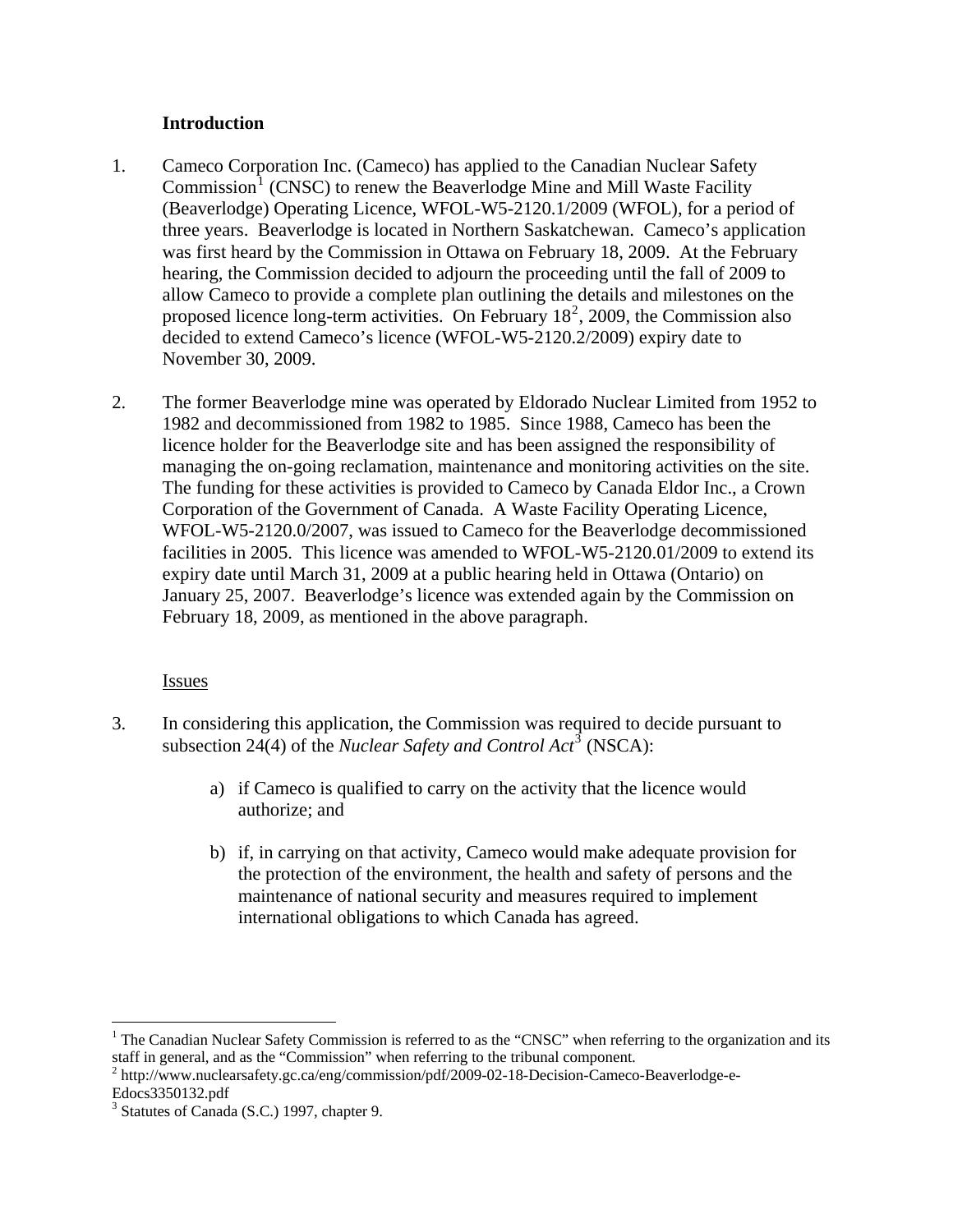#### Public Hearing

<span id="page-4-0"></span>4. The Commission, in making its decision, considered information presented at a public hearing held on February 18, 2009 in Ottawa, Ontario and on November 5, 2009 in Saskatoon, Saskatchewan. The public hearing was conducted in accordance with the Canadian Nuclear Safety Commission Rules of Procedure<sup>[4](#page-4-1)</sup>. During the public hearing, the Commission received written submissions and heard oral presentations from CNSC staff (CMD 09-H2, CMD 09-H2.A, CMD 09-H2.B and CMD 09-H2.C) and Cameco (CMD 09-H2.1, CMD 09-H2.1A, CMD 09-H2.1B, CMD 09-H2.1C and CMD 09- H2.1D). The Commission also considered oral presentations and written submissions from six intervenors (see Appendix A for a list of the intervenors).

#### **Decision**

5. Based on its consideration of the matter, as described in more detail in the following sections of this *Record of Proceedings*,

> the Commission, pursuant to section 24 of the *Nuclear Safety and Control Act*, renews Cameco Corporation's Waste Facility Operating Licence for the Beaverlodge Mine and Mill site. The renewed licence WFOL-W5-2120.0/2012 is valid from December 1, 2009 to November 30, 2012.

- 6. The Commission includes in the licence the conditions recommended by CNSC staff as set out in the draft licence attached to CMD 09-H2.C.
- 7. With this decision, the Commission directs Cameco to prepare an annual status report on the remediation performance at the Beaverlodge facility. The Commission requests that CNSC staff also prepare a report on the results of compliance activities carried out and on the licensee's performance during that period. Applicant and CNSC staff shall present their reports at a public proceeding of the Commission, approximately in the last quarter of each year of the licence's duration.

#### **Issues and Commission Findings**

8. In making its licensing decision, the Commission considered a number of issues relating to Cameco's qualification to carry out the proposed activities and the adequacy of the proposed measures for protecting the environment, the health and safety of persons, national security and international obligations to which Canada has agreed.

<u>.</u>

<span id="page-4-1"></span><sup>&</sup>lt;sup>4</sup> Statutory Orders and Regulations (S.O.R.)/2000-211.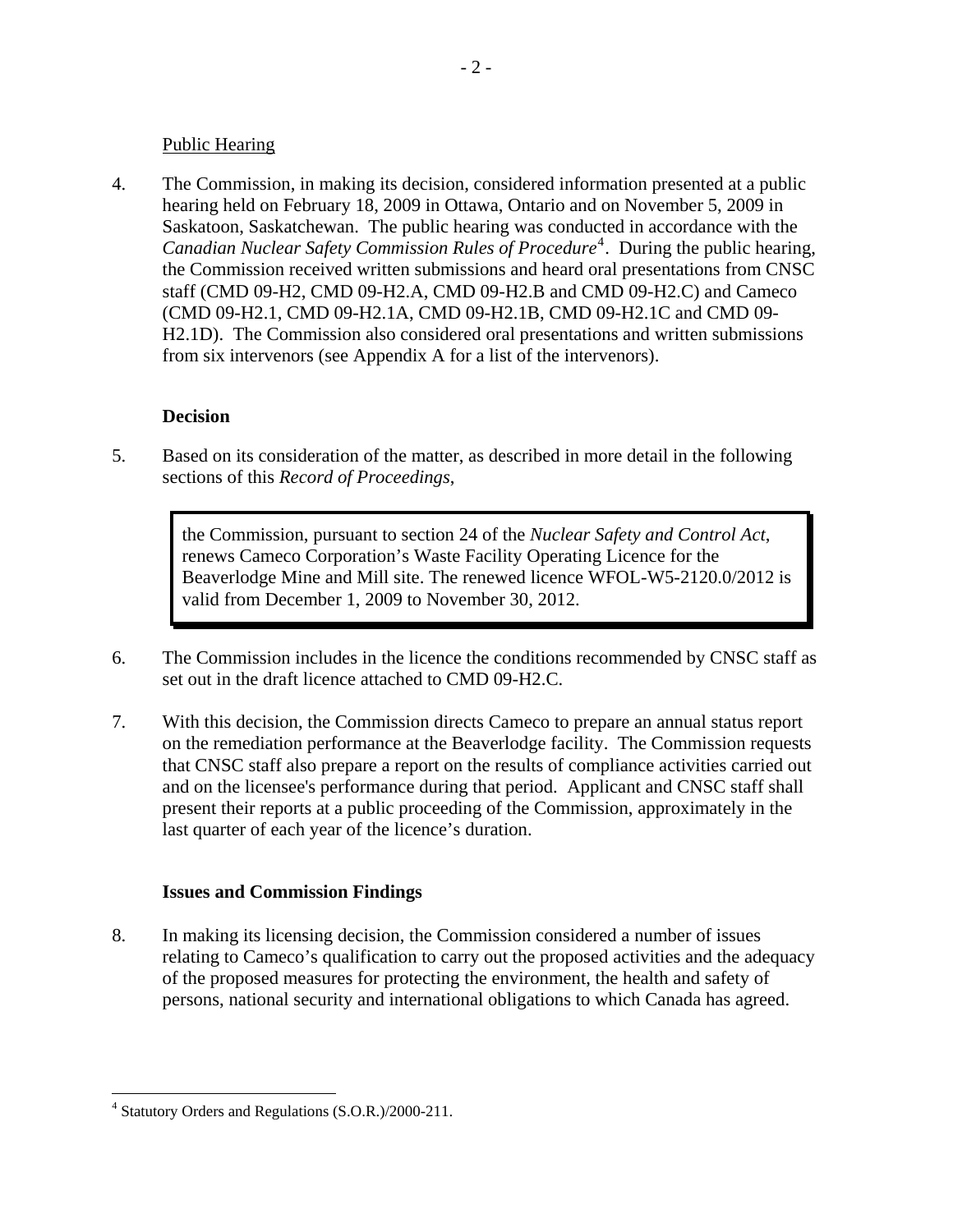#### **Background**

- <span id="page-5-0"></span>9. In the Waste Facility Operating Licence issued to Cameco for the Beaverlodge site in 2005, the Commission requested, as part of the licence conditions, that a series of environmental and human health studies be conducted to consider ongoing management for legacy effects. Cameco completed and submitted several reports on the requested studies. CNSC staff and the members of the Joint Regulatory Group (JRG), comprising the Saskatchewan Ministry of Environment, Environment Canada and Fisheries and Oceans Canada, have reviewed these reports. In addition to these reports, CNSC staff also reviewed and assessed Cameco's licence renewal application submitted for this hearing.
- 10. After its assessment of the ten requested studies, CNSC staff concluded that nine of them were meeting objectives, but that one, the final "*Significance Analysis Report"* was incomplete and was missing information on the:
	- 1. hazard predictions of radiological risk to aquatic organisms in Beaverlodge Lake;
	- 2. reassessment of the 2003 radiological risk to humans; and
	- 3. Risk Reductions Options analysis feasibility.
- 11. In its review, CNSC staff confirmed that the concerns raised in 2005 regarding the adverse aquatic effects on Beaverlodge Lake and area fish and benthic invertebrate communities and on the slow rate of post-decommissioning natural recovery were still present. CNSC staff reported that, in Beaverlodge Lake, the uranium and radium surface concentrations decreased since decommissioning while selenium concentration remained stable since 1997. CNSC staff also reported that the radium concentrations in the Fulton Creek tailings system were expected to increase for the next 20 to 30 years, and then to gradually decrease to reach water quality objectives set in the remediation plan in the long term. CNSC staff added that, as predicted from hydrogeochemical models elaborated for the area, it will take decades before water and sediment levels decline to natural background levels.
- 12. Consequently, CNSC staff had requested that Cameco provide for the February 18, 2009 hearing:
	- a detailed list of reasonable source controls;
	- remediation options to reduce identified risks and impacts;
	- a screening of potential options;
	- a more rigorous engineering and feasibility investigation of those options; and
	- an in-depth review to develop risk-based system recovery criteria based on JRG and stakeholder consultation.

CNSC staff recommended at the February hearing that a three-year licence be granted in order to give time to Cameco to consider additional mitigation or monitoring stemming from a feasibility investigation of options selected in consultation with the JRG and interested public and aboriginal groups. CNSC staff also recommended at the same hearing that five low-risk decommissioned satellite mines be exempted from licensing to possess, manage or store nuclear substances.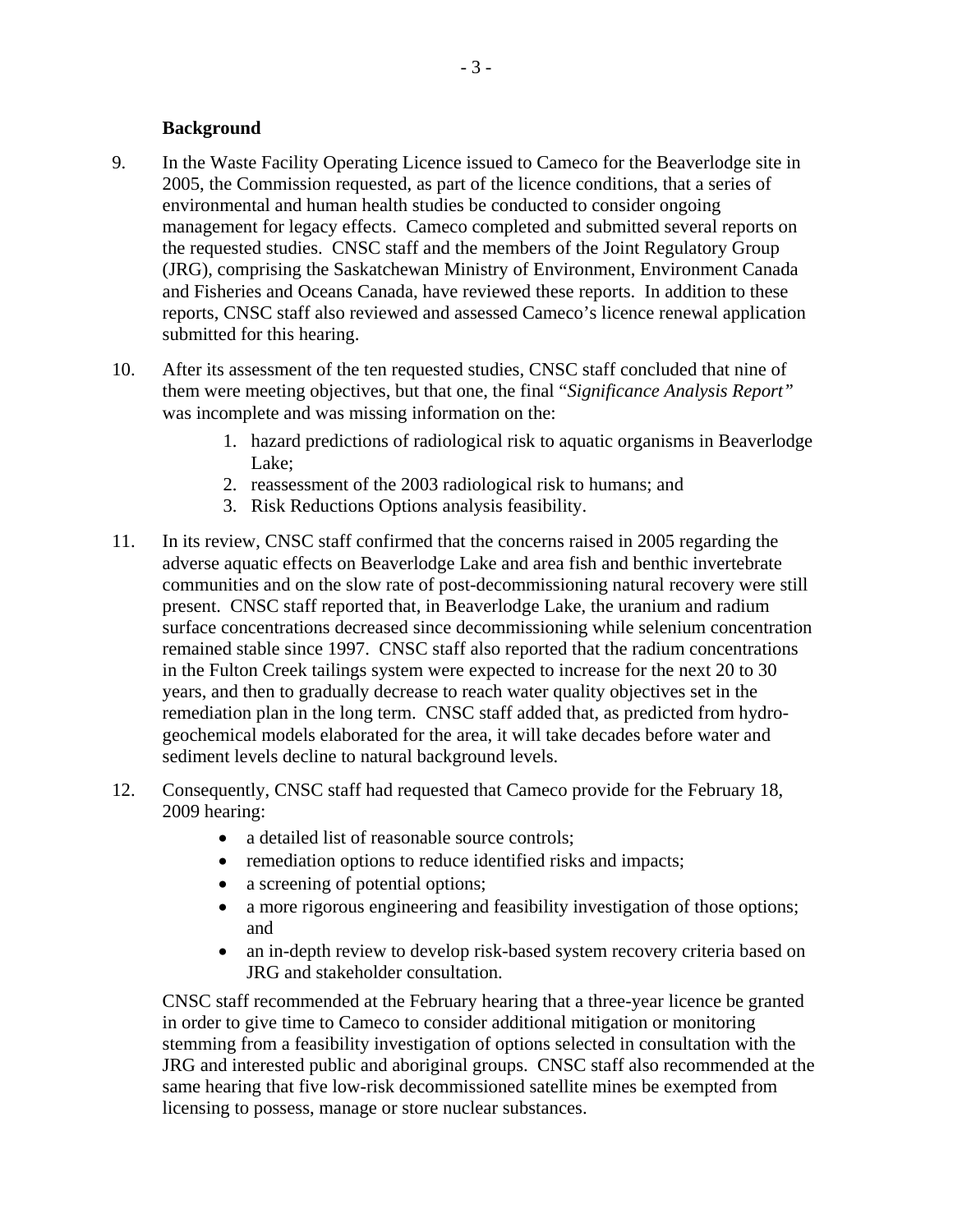<span id="page-6-0"></span>13. In its "Record of Proceedings, Including Reasons for Decision", dated March 14, 2009, the Commission decided to adjourn the February 18, 2009 public hearing to fall 2009 to allow Cameco to prepare a more complete plan with details and milestones on longterm activities for the proposed three-year licence term. At the same time, the Commission amended the Beaverlodge's licence to extend its expiry date to November 30, 2009. At the February hearing*,* the Commission also exempted from licensing to possess, manage or store nuclear substances the five low-risk decommissioned satellite mines.

#### **Protection of the public from radiation**

#### *Health issues from exposure to radiation*

- 14. The Commission asked Cameco to elaborate on the fact that it was reported that the population around Beaverlodge area could only consume half a pound of fish coming from Beaverlodge Lake every two weeks to avoid contamination.
- 15. Cameco responded that a study on this subject has been conducted and that 27 people were interviewed to set up the model of the local fish consumption and that assumption on the amount of fish people could consume were used in the model. Cameco noted that, based on the model, it would be reasonable for a person on Beaverlodge Lake to consume fish for a three-month period during the year. Cameco added that further discussions with the locals indicated that people typically do not eat fish from Beaverlodge Lake but from Lake Athabasca so that they were at low risk from being contaminated from the Beaverlodge Lake fish.
- 16. One intervenor raised concerns on the manner the risk for radiation effects on health was evaluated by using data from the International Commission on Radiological Protection (ICRP) from the second World War before the discovery of DNA. CNSC staff responded that the science currently used to assess radiation risks has evolved since the atomic bombing in Japan. CNSC staff added that several epidemiological studies on cohorts of nuclear workers and other people who have been exposed to radiation and uranium have provided information to establish the current regulatory framework and has permitted a better understanding of the risks of uranium and radon in the context of uranium mining. CNSC staff noted that studies of the Canadian workers employed at Beaverlodge and Port Radium have demonstrated that the risks the workers were exposed to in the forties and up to the seventies had decreased due to the modern working conditions that lead to lower exposures. CNSC staff added that nowadays, the workers are as healthy as the general Canadian population with no increases in cancer or mortality being observed.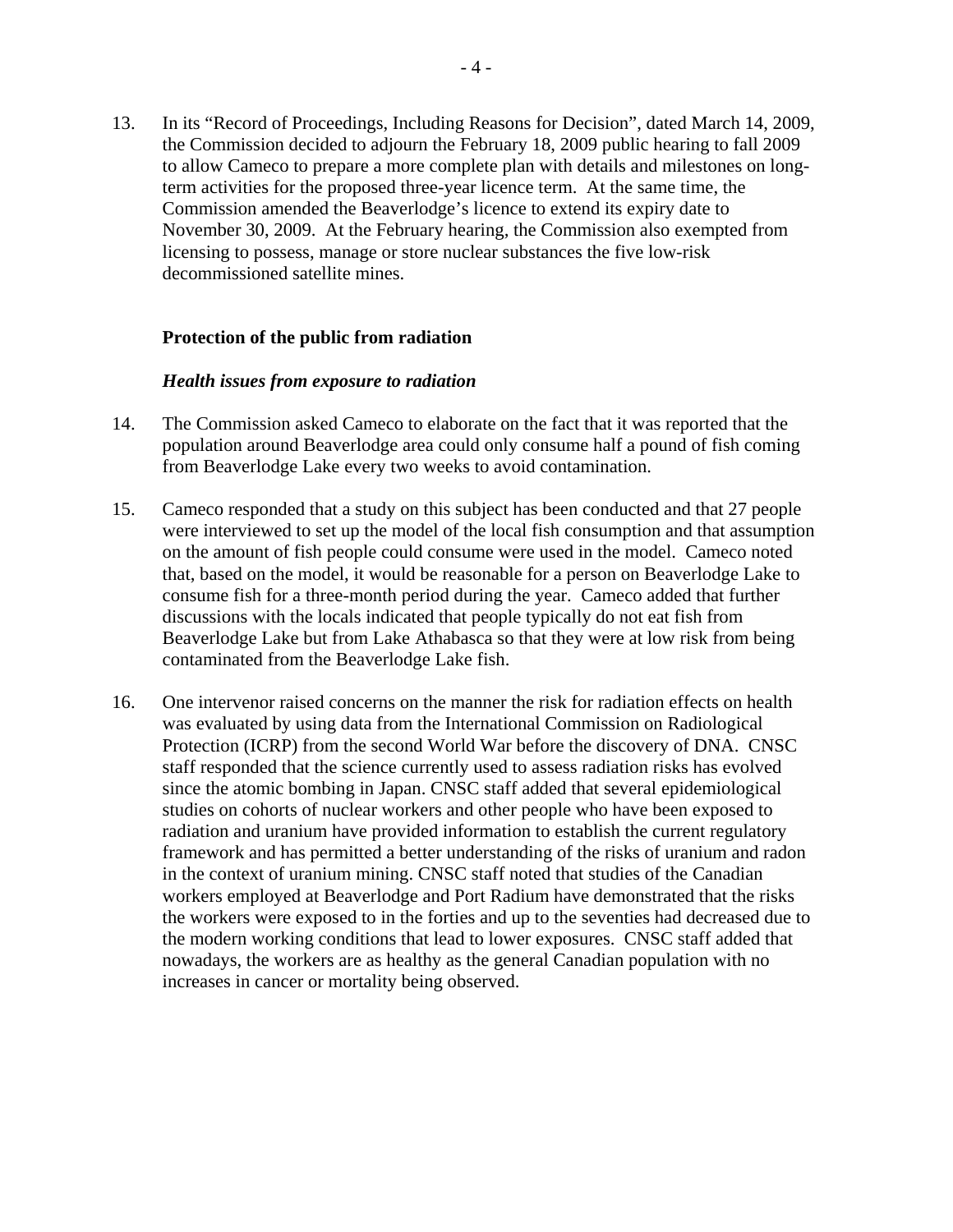- 17. The Commission asked CNSC staff why issues related to Uranium mining were not included by Environment Canada in the *Metal Mining Effluent Regulations[5](#page-7-0)* (MMER). CNSC staff responded that, when Environment Canada revised the MMER*,* Environment Canada had engaged a stakeholder group in discussion to include uranium in the revision process, and that Environment Canada, after reviewing the different types of mines present in Canada, had decided that it was not a priority to include additional contaminants, such as uranium, in the mining regulations. CNSC staff added that several research projects had been conducted by the CNSC itself to better define the toxicity of uranium, selenium and molybdenum in order to improve uranium mining regulations.
- 18. The Commission further asked CNSC staff about the health risks potentially associated with other radionuclides present in the Beaverlodge Lake and area, as referred to in one of the interventions. CNSC staff responded that these were currently managed by Cameco and the province of Saskatchewan through public advisories on drinking water and fish around the contaminated sites. CNSC staff added that additional site-specific human health and ecological radiological risk assessments will be conducted by Cameco through their management decision framework and that the assessment results will be reported to all the stakeholders, the JRG and the CNSC.
- 19. The Commission asked Cameco how it was evaluating the level of radiation in the Beaverlodge area. Cameco responded that it was using gamma surveys and when areas were identified having higher gamma radiation than background, they were covered with clean rock to effectively provide shielding from the source of radiation. Cameco also added that it was using track etch monitoring to measure levels of ambient radon in the area, and that no radon has been detected. CNSC staff confirmed that an ongoing monitoring program for radon was in place since decommissioning was completed and that it has shown that radon levels in the Beaverlodge area were at background level and, in some cases, lower than in other parts of Saskatchewan. CNSC staff added that, in few very small isolated areas, radon was measured slightly above the regional background, and that these areas are posted and would not cause a concern to the visitors.
- 20. Based on the information provided, the Commission is of the opinion that Cameco has made and will continue to make adequate provision for the protection of the public from radiation. The Commission is also satisfied that all appropriate precautions will be taken to minimize exposure to radiation to members of the public.

 $\overline{a}$ 

<span id="page-7-0"></span><sup>5</sup> Statutory Orders and Regulations (SOR)/2006-239, October 3, 2006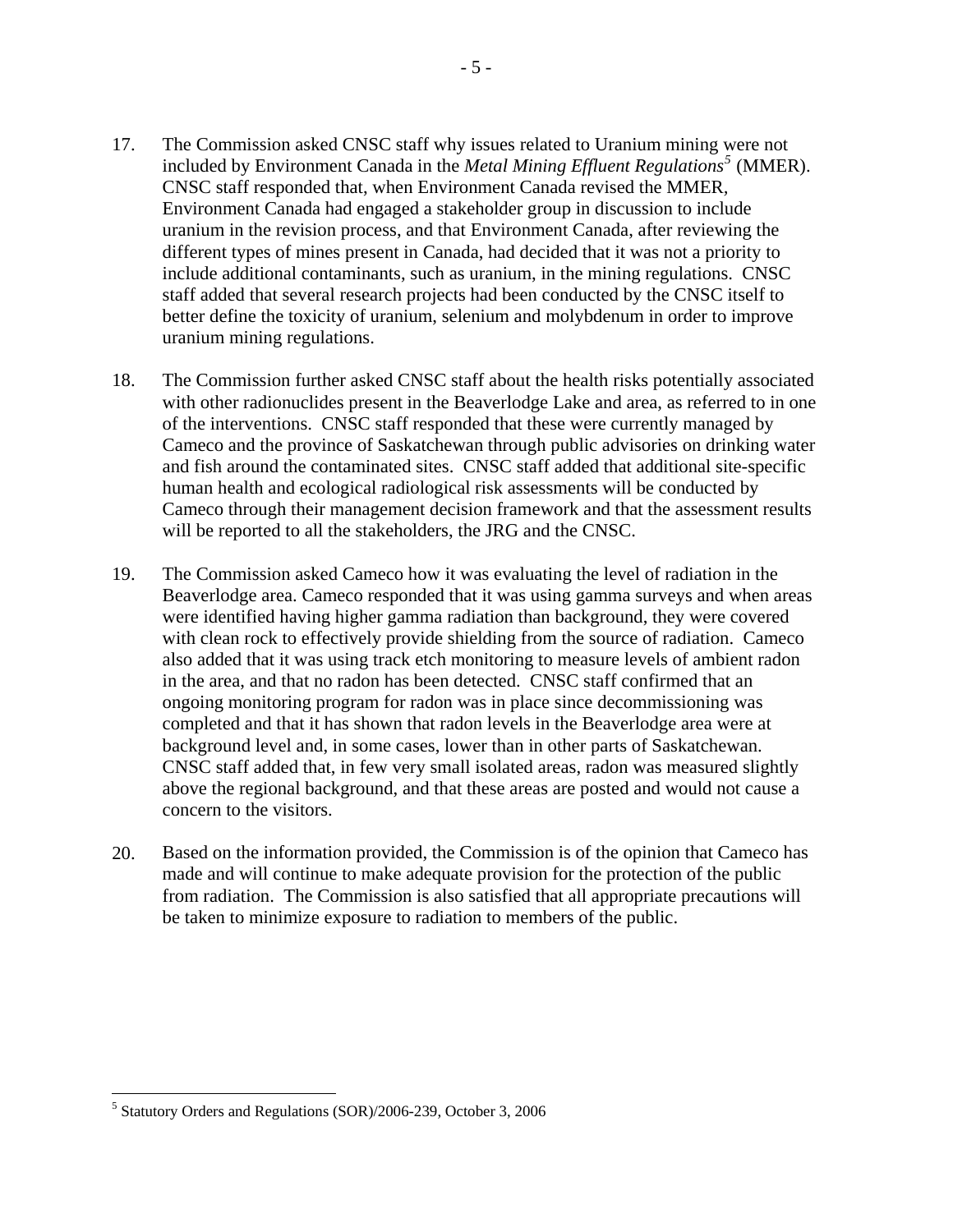#### <span id="page-8-0"></span>**Environmental Protection**

#### *Environmental Issues*

- 21. CNSC staff updated the Commission on environmental issues with respect to the Beaverlodge site decommissioning. CNSC staff reported that the first Status of the Environment Report for the Beaverlodge site, "*Beaverlodge Mine Site Integrated ERA and SOE 1985-2007*", a summary of all environmental data collected since the decommissioning and reclamation of the mine in 1985, until the end of 2007, was submitted to CNSC staff and Saskatchewan Ministry of Environment in January 2009. CNSC reported that data from this report were compared to predictions made in the original decommissioning document and to several ecological risk assessments in order to evaluate if predictions were observed and if the monitoring program was adequate. CNSC staff confirmed that the report was a very useful reference summary of site environmental data and impact predictions, and that it will be used for decision support on risk-based objectives and future monitoring, including potential release or exemptions from licensing of additional mine areas.
- 22. CNSC staff noted that information on environmental issues provided since the February 18, 2009 hearing confirms the conclusion stated in CMD 09-H2 to the effect that Cameco meets the requirements for a waste facility operating licence and that it is qualified to continue to carry out the activities that a renewed licence would authorize.
- 23. Cameco reported that, following the review of the results of the June 2009 Remedial Option Workshop and the October 7 and 8, 2009 follow-up, it had established a longterm management plan for the sites that describes the process for assessing potential additional remedial measures for addressing residual risk. Cameco added that those measures will be systematically assessed on the basis of their feasibility, predicted environmental benefit and corresponding cost. Finally, Cameco concluded that the analysis of the predicted environmental benefit will be the basis for establishing sitespecific performance objectives.
- 24. The Commission asked CNSC staff to elaborate on the risk for the local population to consume fish and water from Beaverlodge Lake and on the period of time needed for the contamination to disappear. CNSC staff responded that it was observed that radium sulphate minerals that are depositing in the sediments are not stable in the long term and that when tailings age, radium is released into the water column. CNSC staff added that a research project contracted with the University of Ottawa was presently looking into these mechanisms and that the results from this study should be available in approximately one year. Cameco added that the radium in Fulton Bay, in the northern part of the lake, was predicted by the models to take about 50 years to decrease to the provincial surface water quality objectives.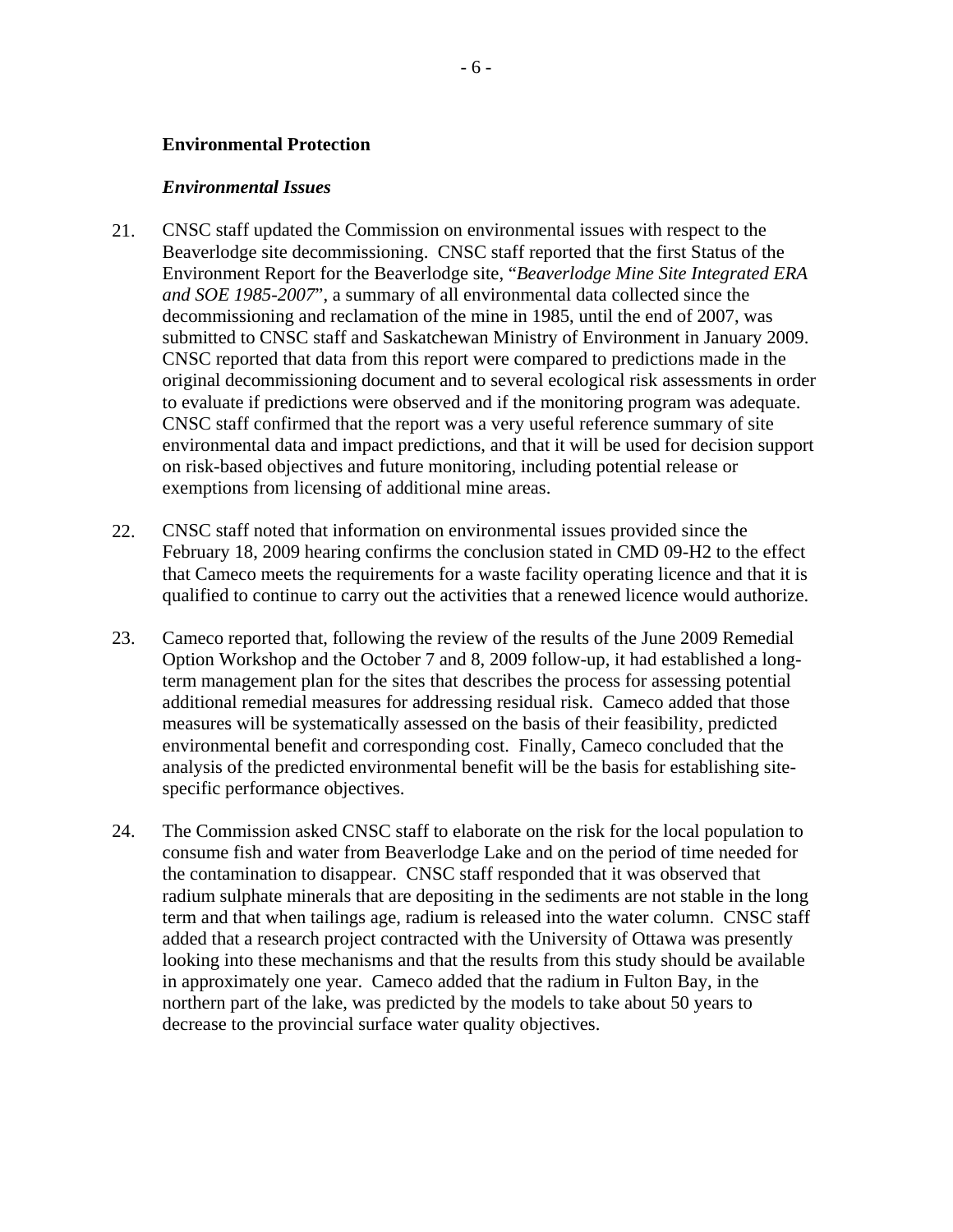- <span id="page-9-0"></span>25. The Commission asked Cameco about the studies conducted in the Beaverlodge area to assess the risk of contamination of waterfowl. Cameco responded that some studies similar to those conducted in the Key Lake area had been initiated at other Cameco mine sites where contamination was believed to be present. Cameco added that an assessment of waterfowl and other avian species was also included in the country food survey. CNSC staff confirmed that it was satisfied with Cameco's approach to the issue. On the Commission's request, Cameco agreed to share these studies with the Métis Nation of Saskatchewan (MN-S) community.
- 26. Another intervenor, the Northern Saskatchewan Environmental Quality Committee (EQC), asked if any environmental assessment had been conducted on the Crackingstone River, an effluent of Beaverlodge Lake that flows into Lake Athabasca. CNSC staff responded that such an assessment was included in the recent Status of Environment Report and that this information was available. A representative from the Saskatchewan Ministry of the Environment (SME) added that discussions on the monitoring of cumulative effects in the Crackingstone River region will be engaged with Cameco and that Cameco will share later the results from these discussions with the EQC.
- 27. Based on the above information, the Commission noted that Cameco still needs time to consider necessary mitigation and monitoring actions arising from the Remedial Options Workshop and the Status of Environment Report but is satisfied that, with the mitigation actions already in place at the Beaverlodge site, all appropriate precautions will be taken to protect the health and safety of persons or the environment.

#### *Environmental Monitoring and Compliance*

- 28. At the February hearing, CNSC staff had reported that it had requested from Cameco that the flowing boreholes that were draining into the environment be plugged, and that a monitoring plan for these boreholes be put in place. CNSC staff also reported that Cameco had delayed to respond to its request initially which had some consequence on Cameco's environmental protection performance rating for the Beaverlodge site.
- 29. CNSC staff reported that, following an inspection in May 2009, CNSC staff also required from Cameco an updated monitoring - remediation plan on the flowing boreholes and surface seep and that the boreholes be temporarily plugged. CNSC staff also requested from Cameco that actions be taken to remediate remaining uncovered sludge and tailings at Minewater Lake and to assess options for the reduction of contaminant loading from this source to Fulton Creek.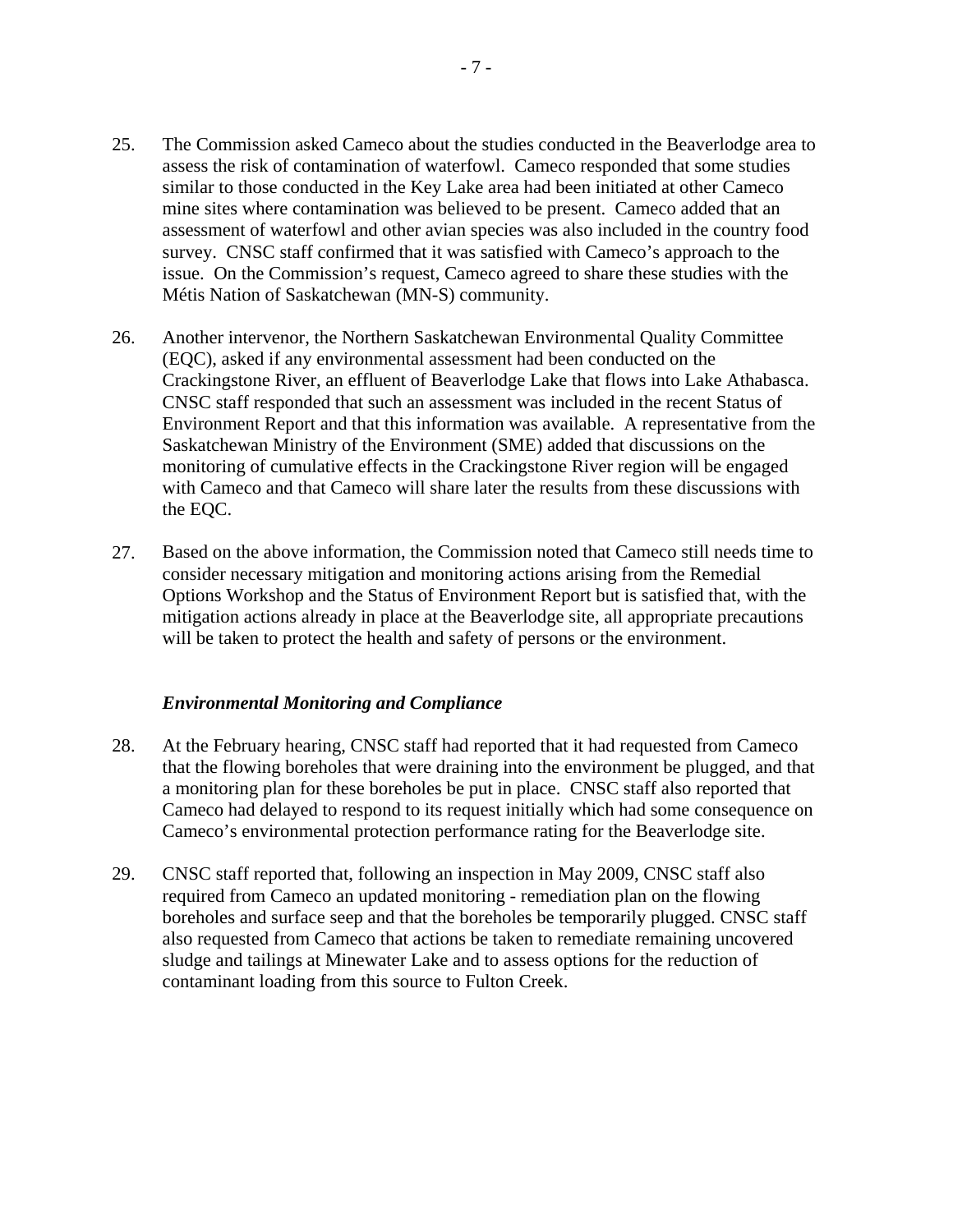- <span id="page-10-0"></span>30. CNSC staff reported that Minewater Lake remediation has now been included into Cameco's current long-range plan for the period of September 2009 to October 2011 and includes: feasibility assessment; remedial options report; JRG and stakeholder discussions on costs/benefits of implementation plans; and complete remediation and continuation of monitoring. CNSC staff also added that a monitoring plan of the flowing boreholes and surface seep has been agreed on between CNSC staff and the SME and that the installation of plugs on these boreholes was completed in May 2009.
- 31. The Commission requested more information on the temporarily plugged boreholes and on the total outflow of these boreholes prior to the plugging. Cameco responded that typical flows from those boreholes ranged from about 0.14 litres per second down to about 0.02 litres per second. The Commission further asked if the level of contamination had been evaluated in the boreholes. Cameco responded that water samples had been collected before the closing of the boreholes.
- 32. In order to describe the impact of the water coming from the boreholes on Uranium City and its area, Cameco noted that these boreholes were a low flow source and that their contribution to the close-out objectives for the water quality at Beaverlodge Lake was minor and that they were not contributing a large amount of contaminant to the broader system of Beaverlodge Lake. Cameco added that it was in its plan to control that flow and stop it.
- 33. The Commission is satisfied with the actions taken by Cameco to solve the problems raised at the Beaverlodge site during CNSC staff inspection in May 2009.
- 34. Based on the information provided, the Commission is of the opinion that Cameco has made and will continue to make adequate provision for the protection of the environment. The Commission is also satisfied that all appropriate mitigation measures will be put in place by Cameco to minimize potential effects to the environment.

#### **Remediation activities**

#### *Institutional Control of Five Decommissioned Satellite Mine Areas*

35. CNSC staff updated the Commission on the status of the five sites exempted from licensing in February 2009. CNSC staff reported that, in July 2009, the Saskatchewan Ministry of Energy and Resources (SMER), which is responsible for the Institutional Control (IC) Program, had determined that Cameco was compliant with the conditions and requirements for the registration of the five exempted satellite mines into the Institutional Control Registry. CNSC staff added that SMER had confirmed to Cameco that acceptance of the five sites would be granted on payment of Institutional Control monitoring, maintenance and unforeseen events funds and fees, as well as on payment of a financial assurance for a maximum failure event, such as for a concrete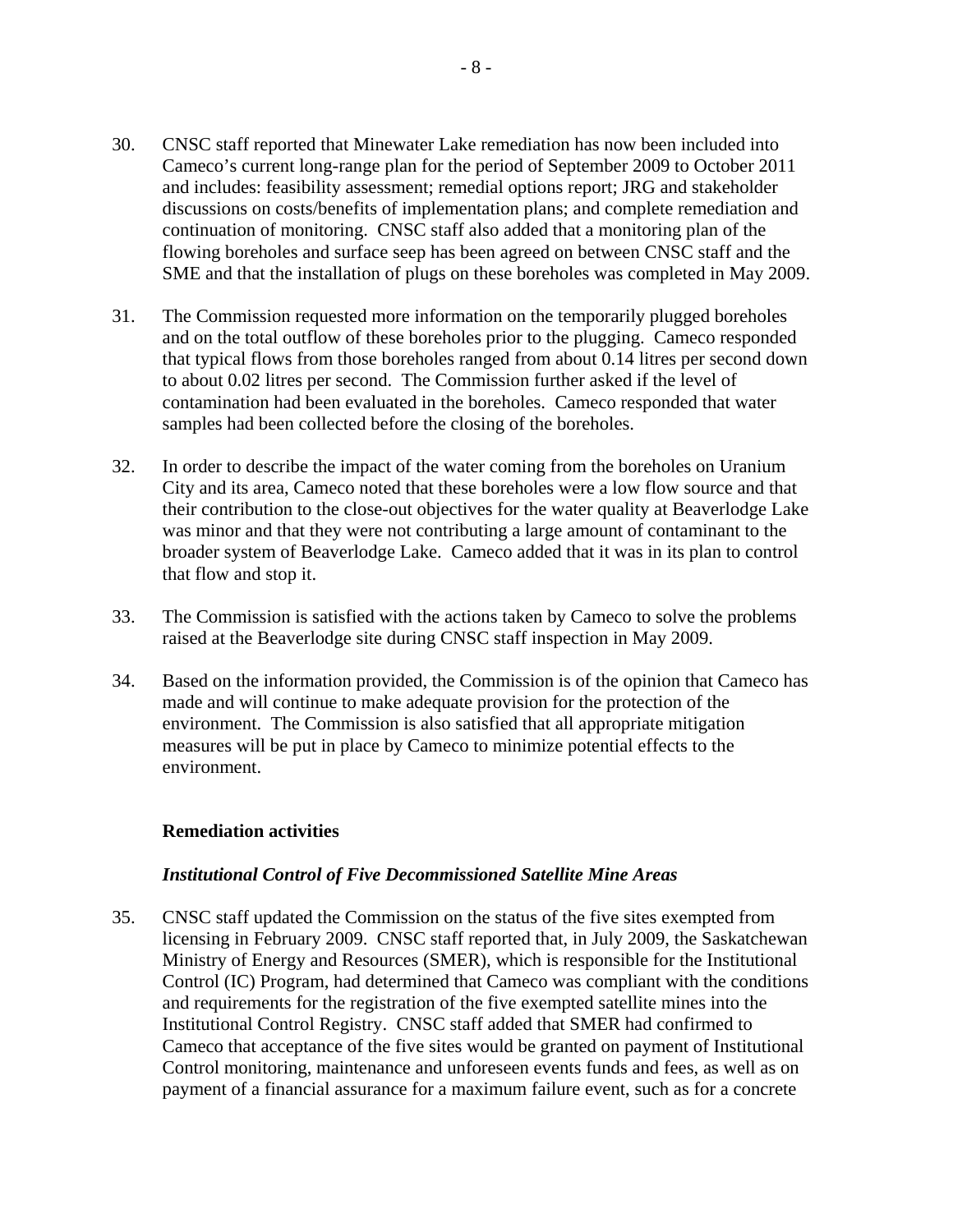<span id="page-11-0"></span>cap replacement at the Eagle mine area. CNSC staff noted that the Saskatchewan Ministry of Environment further issued, on October 22, 2009, a "Release from final decommissioning and reclamation" for the five exempted satellite mines. CNSC staff also added that the Saskatchewan Ministry of First Nations and Métis Relations will issue a revised Beaverlodge surface lease agreement, including the surrender of surface lease for the designated properties.

#### *Remedial activities and the Métis*

- 36. In February 2009, the Commission had asked CNSC staff and Cameco if they could look into potential avenues to help the Métis people increase their capacity to understand the Beaverlodge related issues, including potential contamination of water and fish, as well as health-related problems.
- 37. CNSC staff updated the Commission on this issue. CNSC staff reported that, in order to help the MN-S to better understand Beaverlodge related issues, it has held several meetings with the Métis. A first meeting was held in April 2009 to discuss:
	- differences in approaches to issues at legacy uranium mines compared to current or modern uranium mines;
	- interim and long-term planning and financial support for capacity building (i.e., to deal with an overwhelming number and size of environmental assessment and licensing projects);
	- appropriateness of Northern Saskatchewan Environment Quality Committee (EQC) representation of the MN-S, and
	- the need for interim and longer term plans to build capacity to improve MN-S participation to the CNSC's regulatory processes.

CNSC staff added that a second meeting was held on August 26, 2009 at the MN-S's Saskatoon office to continue discussions on how CNSC staff can provide better information and clarity on its licensing role and on the regulatory requirements.

38. Cameco also noted that it had engaged the MN-S as part of its revised long-term plan of activities for the Beaverlodge project. Cameco stated that, as outlined in its plan during a public meeting held in May 2009 in Uranium City, community representatives were chosen and later supported to attend the Remedial Options Workshop to be held in Saskatoon in June 2009. Cameco reported that a follow-up meeting to the May meeting was held in Uranium City on October 7 and 8, 2009.

#### *Signage*

39. Cameco reported that, with respect to health risks associated to the consumption of selenium contaminated fish and to the drinking of uranium contaminated water from the lake, the Saskatchewan Ministry of Environment and the Saskatchewan Ministry of Health that are responsible for the management of these risks have updated the advisories to residents of the area and posted new warning signs on May 20, 2009.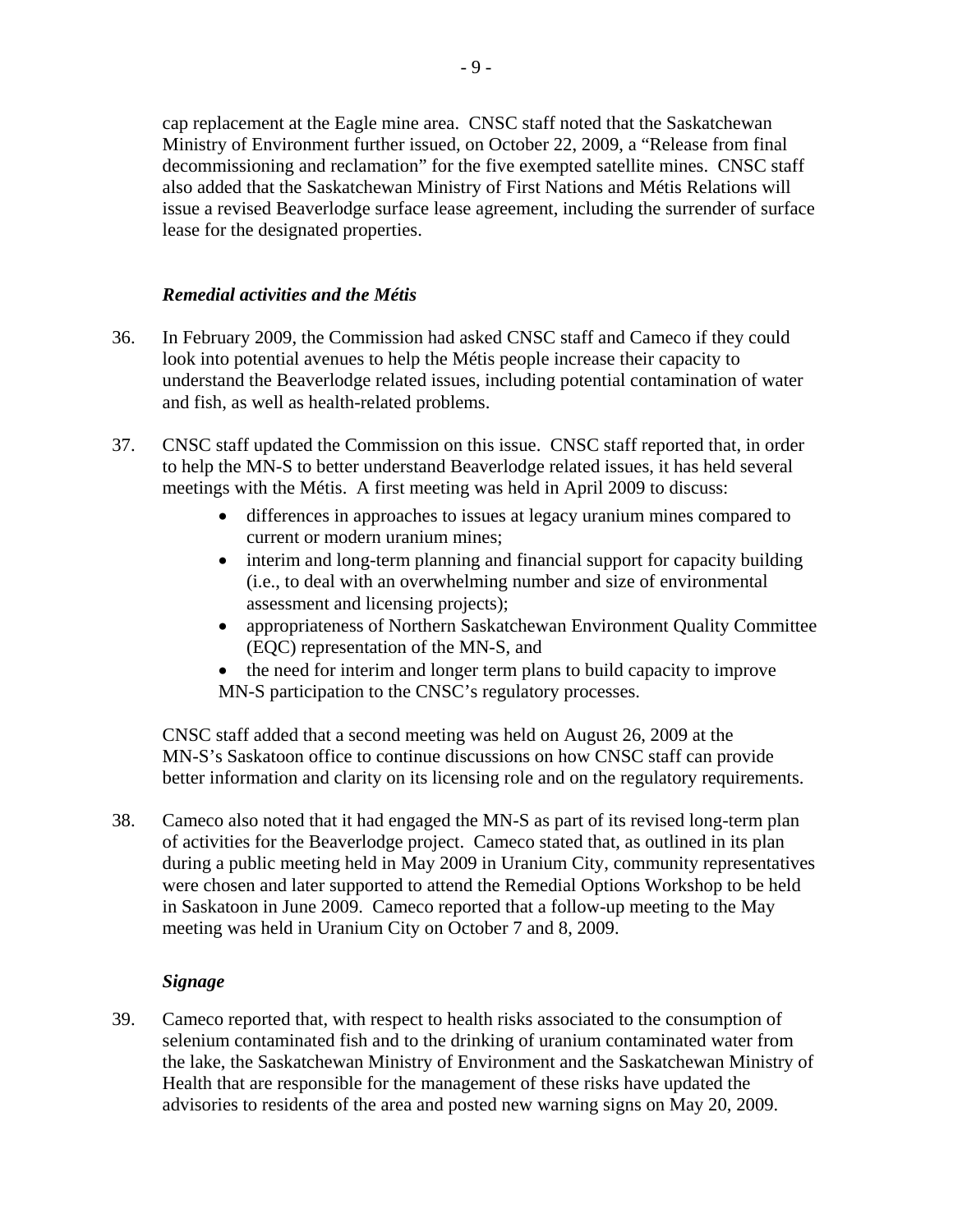- <span id="page-12-0"></span>40. On this issue, the Commission asked a Saskatchewan Ministry of the Environment (SME) representative to elaborate on the language used for the signs posted to notify the community of the potential contamination. SME responded that notices were distributed to every resident mailbox, and signs posted in all local businesses but that these signs were in English, not in the local aboriginal language. SME also added that additional signs had been ordered for posting at the boat launches at Martin and Beaverlodge Lakes.
- 41. The Commission strongly suggests that Cameco do a follow-up with the SME so that these signs are translated in the language of the local community. The purpose is to increase the understanding of the local population and to assure that the signs are efficient in preventing the local community contamination from the consumption of contaminated fish or contaminated water in the posted areas.

#### *Long-Term Planned remediation activities*

- 42. At the February 18, 2009 hearing, the Commission requested that Cameco submit a detailed report on long-term planned activities for the proposed licence period including:
	- a detailed plan of consultation with the Joint Regulatory Group (CNSC) staff, SME, Environment Canada and Fisheries and Oceans Canada) and other stakeholders on the in-depth review to identify new risk-based closeout objectives appropriate for an adequate remediation of the Beaverlodge site;
	- a list of the options for the remediation measures to be taken; and
	- the outline, the milestones and the expected results of the planned activities.
- 43. Cameco provided, on October 29, 2009, a detailed long-term Gantt chart to CNSC staff. Milestones as well as completion and target dates include:
	- ongoing regulatory and stakeholder meetings (JRG meeting held September 16, 2009, stakeholder meeting held October 7 and 8, 2009);
	- the follow-up consultation regarding the 2003 human health risk assessment recommendations (held in May 2009);
	- the implementation of corrective measures for action items [i.e., flowing boreholes (done in May 2009) and Minewater Reservoir remedial assessment (to be completed by October 2012)];
	- a Basic Conceptual Site Model (received by CNSC staff on June 4, 2009);
	- the development of risk-based close-out objectives with appropriate criteria for entry into Institutional Control Program (to be completed by April 2013);
	- the development of proposed "special studies" to be reviewed by the JRG and stakeholders as necessary (to be started in fall 2009 and completed by April 2012);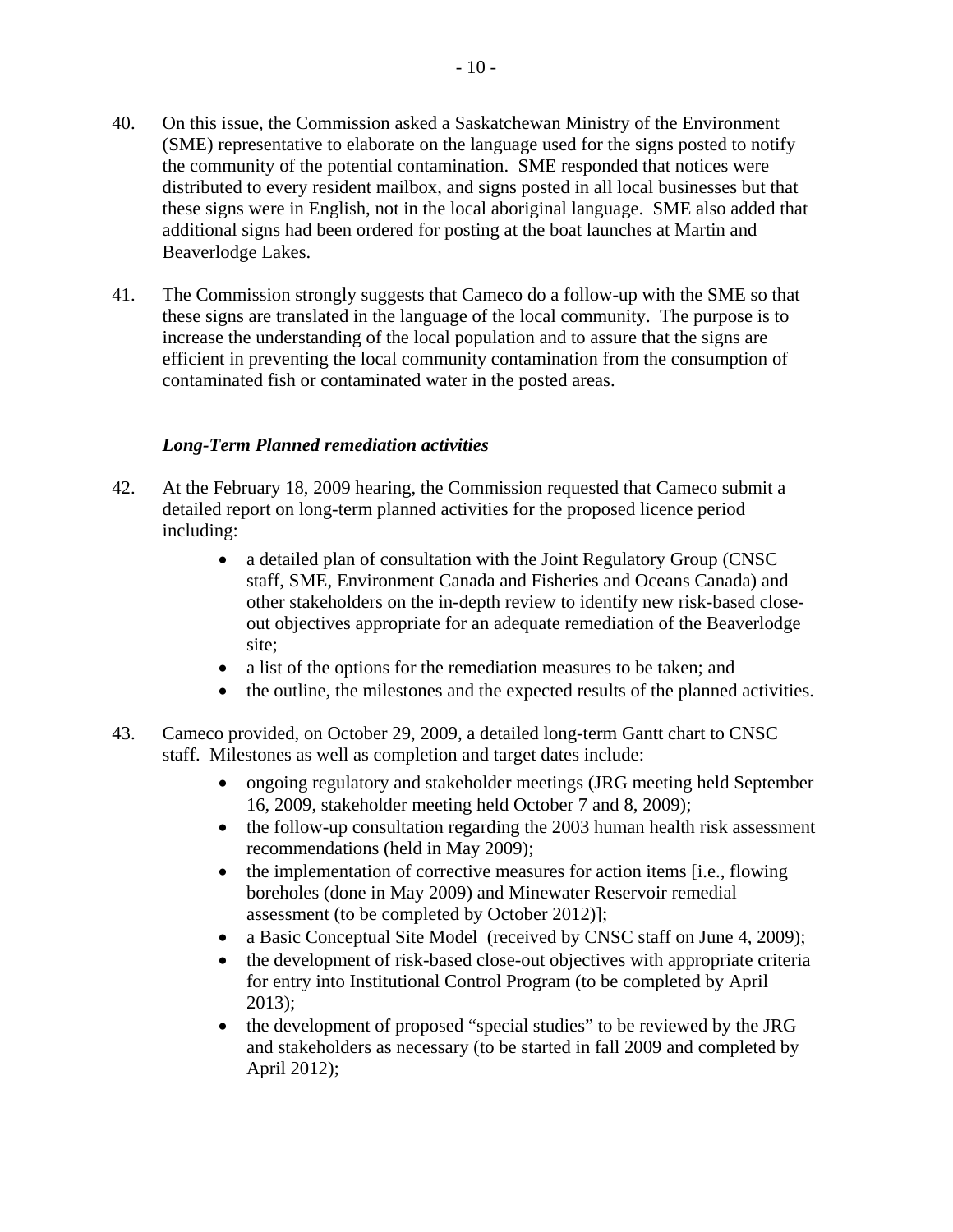- <span id="page-13-0"></span>• a Detailed Conceptual Site Model to refine remedial options assessments and assist with feasibility analyses (started in March 2009; JRG review to be completed by March 2010);
- the conduct of potential remedial options assessment (started September 2009, to be completed in October 2012); and
- the establishment of long-term Institutional Control objectives (criteria) for continued performance monitoring of ecosystem recovery (started September 2009, to be completed by April 2013).
- 44. CNSC staff reviewed the detailed long-term plan and concluded that it believes that Cameco can proceed with decision making on remedial options within the proposed licence period. CNSC staff confirmed that the plan will be revised periodically to reflect necessary changes stemming from reviews, studies to address information gaps, and from ongoing monitoring results, as well as from additional regulatory requirements.
- 45. CNSC staff reported that the plan included substantial engagement of the JRG and other stakeholders and support to attend consultation workshops and meetings such as the Remedial Options Workshop organized by Cameco in June 2009 and the stakeholder meeting held in Uranium City on October 7 and 8, 2009.
- 46. The Commission asked Cameco if the details on the requested study of contaminants in country foods could be made available to the local people of the community. Cameco responded that the studies proposed at the Remedial Options Workshop and at the public meetings held in Uranium City were outlined in the Gantt Chart and that the details were available to local people on request.
- 47. The Commission asked CNSC staff if it was satisfied with the milestones presented in Cameco's plan and if Cameco will be held accountable for the completion of the work suggested in the proposed plan. CNSC staff responded that, since the February hearing, an extensive amount of work had been done by Cameco, the JRG, the community members, and the MN-S and Uranium City residents to elaborate a detailed remediation plan. CNSC staff noted that the plan will be evaluated with all the key stakeholders to ensure that what is proposed will be met. CNSC staff added that it was confident that the work initiated will continue, that the current gaps will be filled, and that decisions will be made on remedial options. CNSC staff confirmed that it will report back to the Commission on remediation progress results.

#### *Remedial Options*

48. Cameco held a workshop in June to obtain a list of remedial measures options for source control and to determine which were feasible for an adequate remediation of remaining source terms. The workshop used the Basic Conceptual Site Model as a start and aimed at providing suggestions for improvements to consultation activities in the area and greater involvement in planning and increasing opportunities for local work at Beaverlodge.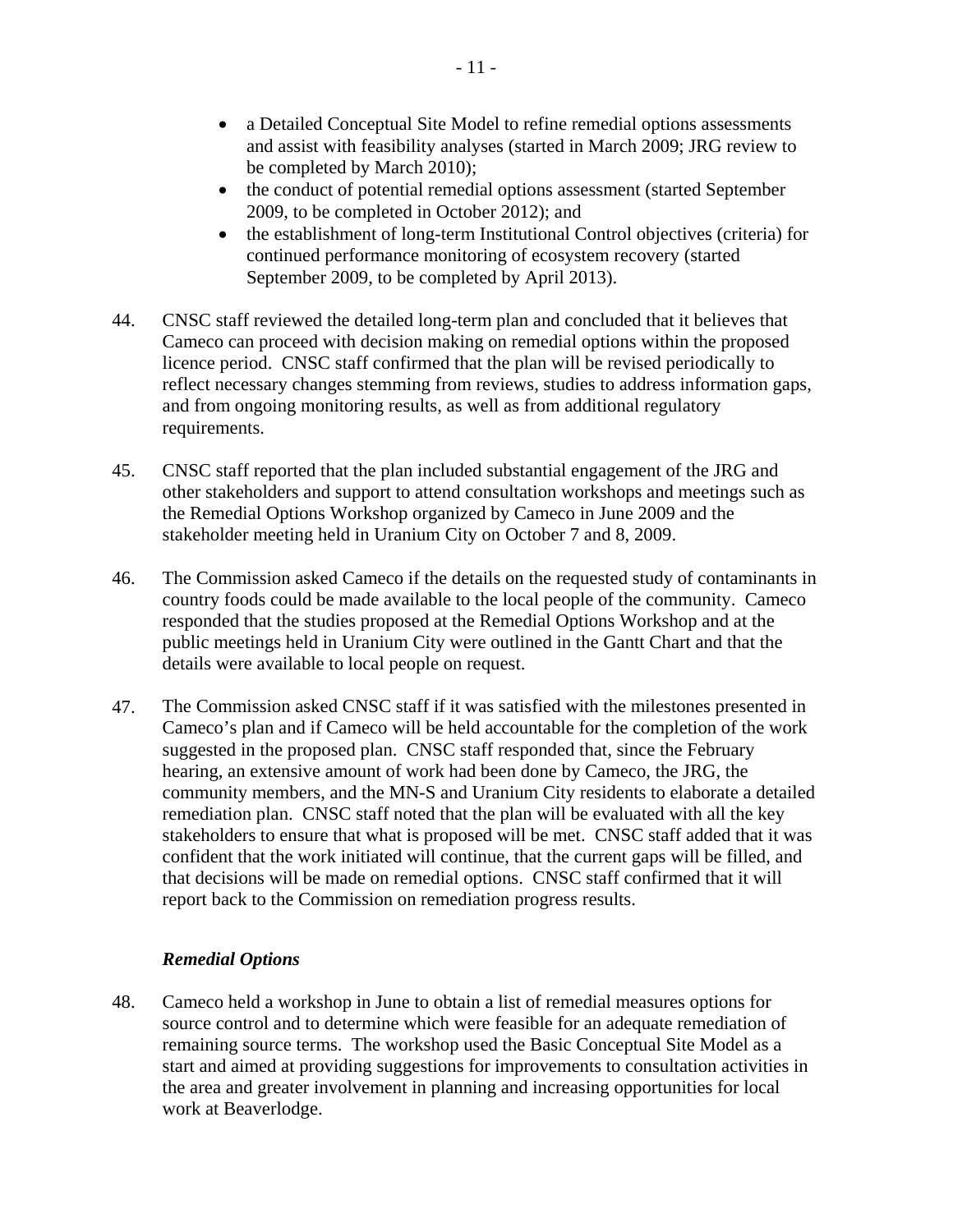- 49. Cameco reported that forty-one people attended the June 2009 workshop, six people from Uranium City, four from the Northern Saskatchewan Environmental Quality Committee (EQC) representing four Athabasca Basin communities, three MN-S representatives including the Vice-President of the Uranium City local, Cameco staff, CNSC staff and federal and provincial government staff (Environment Canada, SME, and Northern Mines Monitoring Secretariat).
- 50. Cameco explained that the workshop aimed at developing remediation scenarios for each of six specific sites, in or immediately adjacent to the licensed area, to achieve the goals of protecting the environment and human health, and to ensure the site would be stable or improving at long term. One of the workshop goals was to identify a number of factors to build capacity for aboriginal participation. Following the workshop, Cameco confirmed with CNSC staff that it intended to continue to hire local qualified contractors when available to conduct monitoring or remediation activities.
- 51. Cameco presented the Remedial Options Workshop Report to stakeholders and the JRG on July 31, 2009. The workshop provided a suite of regulatory and technical evaluation factors that were considered to identify remedial options and information gaps. Cameco reported that the workshop results were reviewed by all interested parties at a meeting held in Uranium City on October 7 and 8, 2009.
- 52. Cameco recognized that Beaverlodge Lake and the general Uranium City areas have been historically impacted by past mining practices, not exclusively tied to Beaverlodge properties and that recovery will be long. Cameco noted that its proposed framework includes protection of people and the environment and a commitment to ensure all reasonable measures are taken to ensure that the stability and security of the Beaverlodge properties and areas immediately down stream (Ace Bay, Fulton Bay and Greer Lake) will be improved in the long term.
- 53. Cameco noted that decision points requiring local stakeholder and aboriginal involvement are included into the management flowchart. Cameco added that, in collaboration with the JRG, it will be able to demonstrate to federal and provincial decision makers that all reasonable measures have been taken before advancing the properties into institutional control.
- 54. At the October meeting, held in Uranium City, Cameco proposed to the stakeholders a management framework resulting from the public consultation meetings and from the workshop held in June 2009 with the JRG, CNSC staff, SME, Environment Canada, the Department of Fisheries and Oceans, the residents of Uranium City and Aboriginal and Métis peoples. Cameco recognized that Aboriginal and stakeholder involvement is a critical aspect of the framework. Cameco added that it will continue to be transparent and will engage all interested parties in the Uranium City community as well as interested First Nations and Métis parties, to ensure a good understanding of decisions to follow.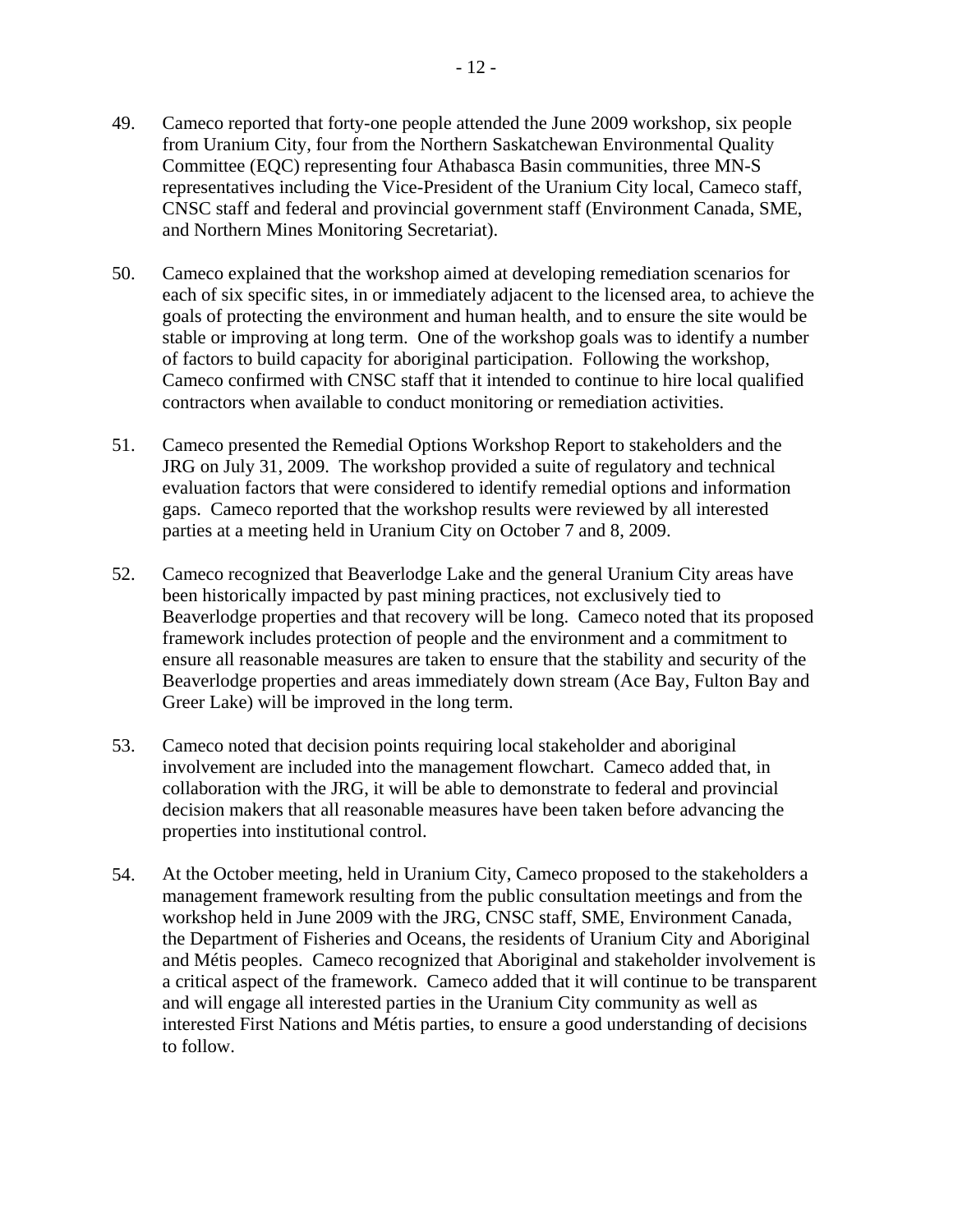#### <span id="page-15-0"></span>**Public Information**

#### *Public Communication and Consultation*

- 55. At the February hearing, CNSC staff noted that technical work was needed to characterize the sources of contamination and to understand what possible solutions could be considered. CNSC staff also added that consultation with all the stakeholders would be needed to develop these solutions and to agree on their feasibility.
- 56. At the same hearing, the Commission had requested that Cameco improve its communication with aboriginal groups, including the MN-S, to assure that the planned remediation measures and the potential residual health effects present in the Beaverlodge vicinities were better understood by these communities.

#### *Communication with Aboriginal Groups*

- 57. Cameco provided to CNSC staff a detailed communication plan on April 24, 2009 including : annual public information meetings; EQC annual inspection; follow-up interviews with Uranium City area residents on the 2003 Human Health Risk Assessment recommendations and on water and fish advisories; stakeholder participation in remedial action planning; and stakeholder consultation on risk-based close-out objectives. In addition to this, Cameco is preparing a communications plan report for the Beaverlodge project, and has provided the Remedial Options Workshop Summary Report to all workshop participants and other community leaders.
- 58. Cameco confirmed that it committed, in the proposed management framework presented at the October 7 and 8, 2009 meeting in Uranium City, to the local stakeholders and aboriginal groups to maintain a public outreach program that features proactive stakeholder involvement, including consultation with local communities, First Nations and MN-S.

#### *Communication with the Métis of Northern Saskatchewan*

- 59. The Commission asked the Métis representative to comment on the consultation program Cameco has presented in the proposed management framework for the operation of the Beaverlodge site. The Commission asked if the Métis thought they would be consulted and be involved sufficiently in the proposed program.
- 60. The MN-S representative responded that he believes that Cameco is sincere and tries to work with the Métis Nation but he added that the Métis needed more capacity and commitment from the Federal Government of Canada. The MN-S representative also added that a very good dialogue has been engaged between the Métis and four other Northern regions leaders and Cameco executives, and that some substantial agreements between Cameco and the Métis will be concluded soon. MN-S noted that some federal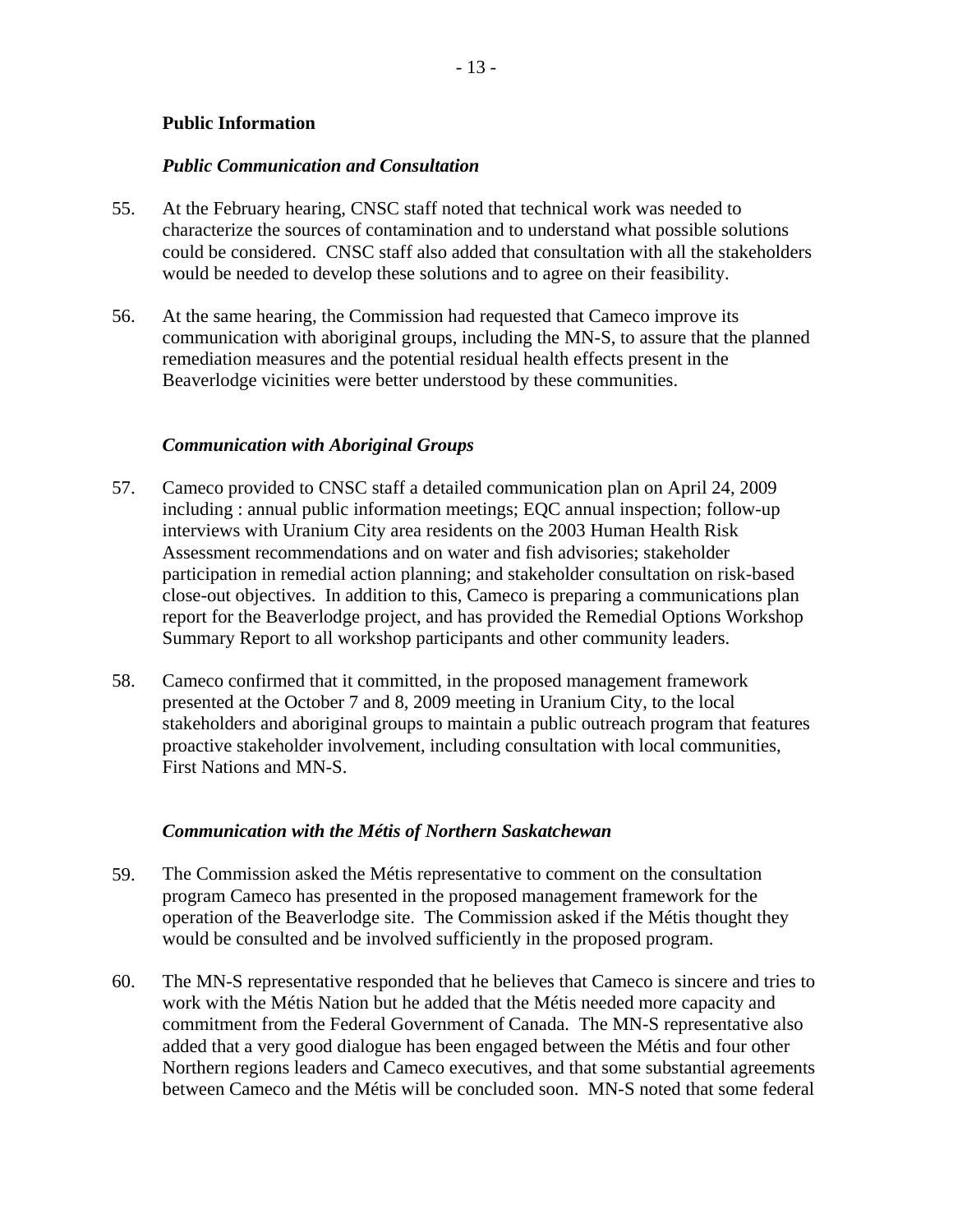<span id="page-16-0"></span>and provincial institutions should come to the table with resources to help the Métis Nation of Saskatchewan. MN-S concluded that Métis people have to be assured that the Aboriginal people rights, traditions and cultures are protected.

- 61. In its intervention, MN-S stated that the CNSC needed to ensure that, as keepers of the indigenous knowledge, the MN-S would be adequately funded to be able to provide a timely and knowledgeable assessment of the various reports with regards to the Beaverlodge area. The MN-S also added that it believes that Canada Eldor Inc., as a representative of the Government of Canada and primary funding agent for this project, had a duty to assist in finding a way to provide capacity to the MN-S to participate in the project in a productive and fair manner. The MN-S explained that the lack of resources to participate in the consultation process was preventing the Métis from understanding the contamination issues involved with the remediation process, and was putting them at risk with regards to their health. The MN-S also indicated that they felt that there was a duty to consult that applied with respect to this licence renewal by the Commission.
- 62. The Commission asked Canada Eldor Inc.'s counsel if Canada Eldor Inc. would consider funding the MN-S. Canada Eldor Inc.'s counsel responded that he would take that request back to Canada Eldor.
- 63. Based on the information provided during the hearing, the Commission is satisfied with the efforts deployed by Cameco to help the Métis people increase their capacity to understand the Beaverlodge related issues, including potential contamination of water and fish and health-related problems. The Commission notes that there are no provisions in its legal mandate to provide funding to persons or to group of persons who wish to intervene at public Commission hearings but expects that Canada Eldor Inc. will follow-up with the MN-S and First Nations on the subject of capacity relating to Beaverlodge Lake matter.

#### *Conclusion on Public Information*

- 64. Based on this information, the Commission is satisfied with the manner Cameco informed the public and the aboriginal groups in particular on the potential health and environmental risks related to the operation of Beaverlodge site.
- 65. The Commission is satisfied that the intervenors have been informed of the Commission process, and have had a full opportunity to express their concerns and identify issues. The Commission has heard the intervenors, and has considered all of the submissions in making its decision. In this context, the Commission is satisfied that, to the extent that a duty to consult was engaged, it was fulfilled in this case respecting the licensing action by the Commission process and by the opportunities that were afforded for consultation within that process.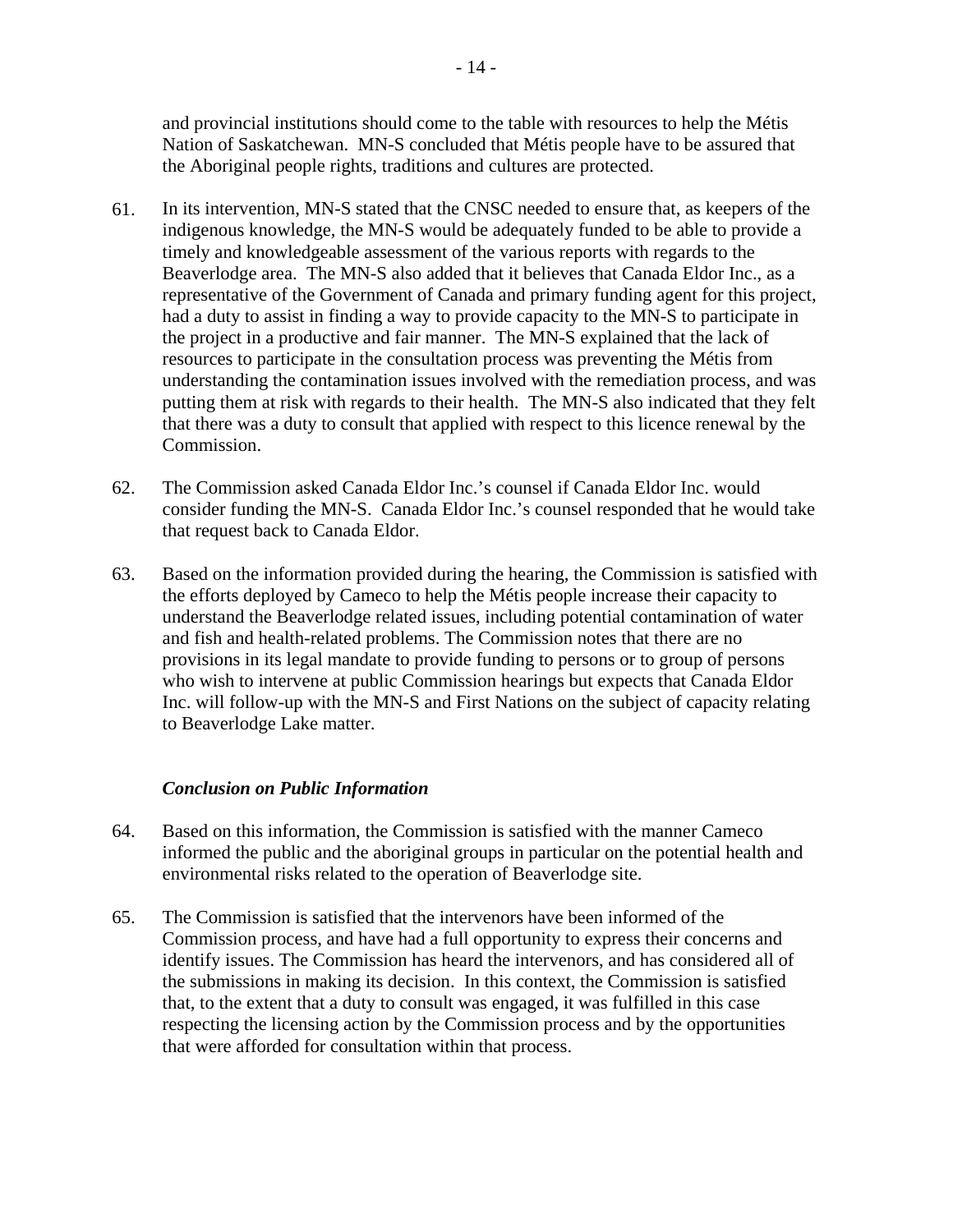#### **Funding for Decommissioning Work**

- <span id="page-17-0"></span>66. The Commission requires that the licensee has operational plans for the long-term management of waste produced during the remediation of the decommissioned facility. In order to ensure that adequate resources are available for the management and the monitoring of Beaverlodge site, the Commission requires that an adequate financial guarantee for realization of the planned activities is put in place and maintained in a form acceptable to the Commission throughout the licence period.
- 67. The Commission asked CNSC staff if the funding available for the proposed remediation at Beaverlodge was sufficient. CNSC staff responded that a financial guarantee had been confirmed by a Deputy Minister from the Federal Department of Finance. CNSC staff also confirmed that the financial guarantee had recently been reviewed and accepted as adequate by the Commission.
- 68. Based on this information, the Commission considers that the financial guarantee is acceptable for the purpose of the current application for licence renewal.

#### **Application of the** *Canadian Environmental Assessment Act*

- 69. Before making a licensing decision, the Commission must be satisfied that all applicable requirements of the *Canadian Environmental Assessment Act*[6](#page-17-1) (CEAA) have been fulfilled.
- 70. CNSC staff noted that the renewal of a licence under subsection 24(2) of the NSCA is not listed under the *Law List Regulations<sup>[7](#page-17-2)</sup>* of the CEAA. Therefore, there is no trigger pursuant to subsection 5(1) of the CEAA, which means that no environmental assessment is required for this matter.
- 71. The Commission concludes that no environmental assessment under the CEAA is required before the Commission may consider and make a decision on Cameco's application under the NSCA.

#### **Licence length**

- 72. Cameco requested a three-year licence. CNSC staff recommended a licence term of three years based on:
	- the significant scope of work to be completed in accordance with the detailed project plan;
	- the time needed to implement necessary mitigation and monitoring actions arising from the Remedial Options Workshop and the Status of Environment Report;

<sup>&</sup>lt;sup>6</sup> Statutes of Canada (S.C.) 1992, chapter 37.

<span id="page-17-2"></span><span id="page-17-1"></span><sup>7</sup> Statutory Orders and Regulations (S.O.R)/94-636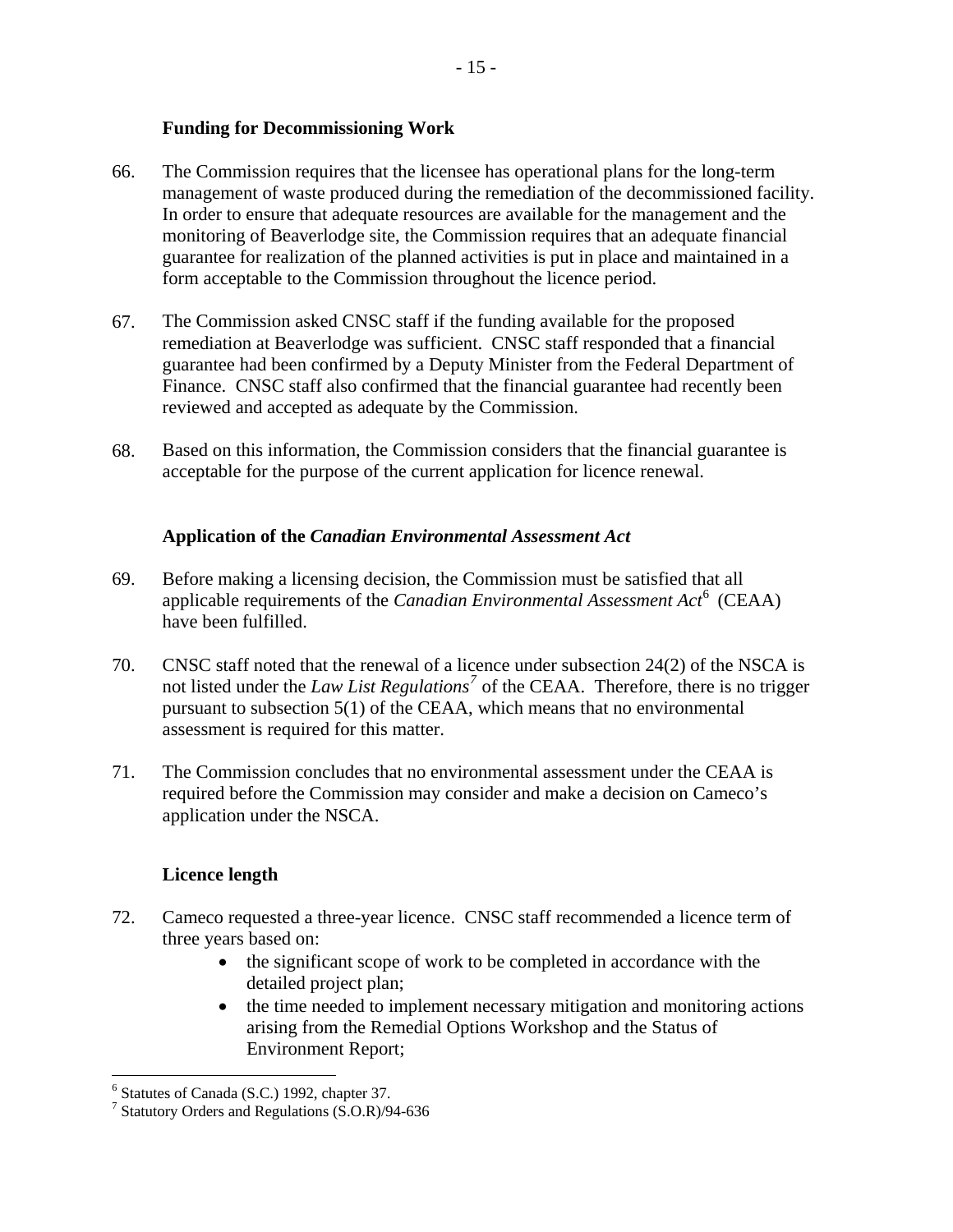- <span id="page-18-0"></span>• time is required to conduct feasibility studies of selected options, regarding remediation or potential contaminant source controls that can be undertaken; and
- time is required for the JRG members to assess the above outcomes in consultation with other stakeholders.
- 73. The Commission asked Cameco what it was expecting to present before the Commission at the next licence renewal. Cameco responded that the work laid out in the action plan would be completed which would make it possible to make a decision on which ones of the remaining 70 properties are suitable to be recommended for institutional control and to be exempted from licensing. Cameco added that it would then identify the next steps to take to remediate the more challenging properties. CNSC staff added that, in three years, information gaps would be filled and that there should be a significant narrowing and a more definitive plan of the feasible actions for the remediation of the site. CNSC staff also noted that more information from other projects in the area and legacy sites would have been gathered as well.
- 74. The Commission is satisfied with the licence term recommended by CNSC staff and notes that such a licence term will allow Cameco sufficient time to:
	- consider appropriate actions for the establishment of additional mitigation or monitoring as required stemming from a feasibility investigation of selected options; and
	- manage the site and provide the required follow-up studies in consultation with the Joint Regulatory Group and interested public and aboriginal groups.

However, the Commission wishes to be kept informed on an annual basis on the progress being made in this matter and requests that an update be presented at a public proceeding of the Commission each fall.

#### **Conclusion**

- 75. The Commission has considered the information and submissions of CNSC staff and Cameco as set out in the material available for reference on the record, as well as the oral and written submissions provided or made by the participants at the hearing.
- 76. The Commission concludes that an environmental assessment of the proposed continued operation of the facility, pursuant to the *Canadian Environmental Assessment Act* is not required.
- 77. The Commission is satisfied that the applicant meets the requirements of subsection 24(4) of the *Nuclear Safety and Control Act*. That is, the Commission is of the opinion that Cameco is qualified to carry on the activities that the renewed licence will authorize and will make adequate provision, in carrying on those activities, for the protection of the environment, the health and safety of persons, and the maintenance of national security and measures required to implement international obligations to which Canada has agreed.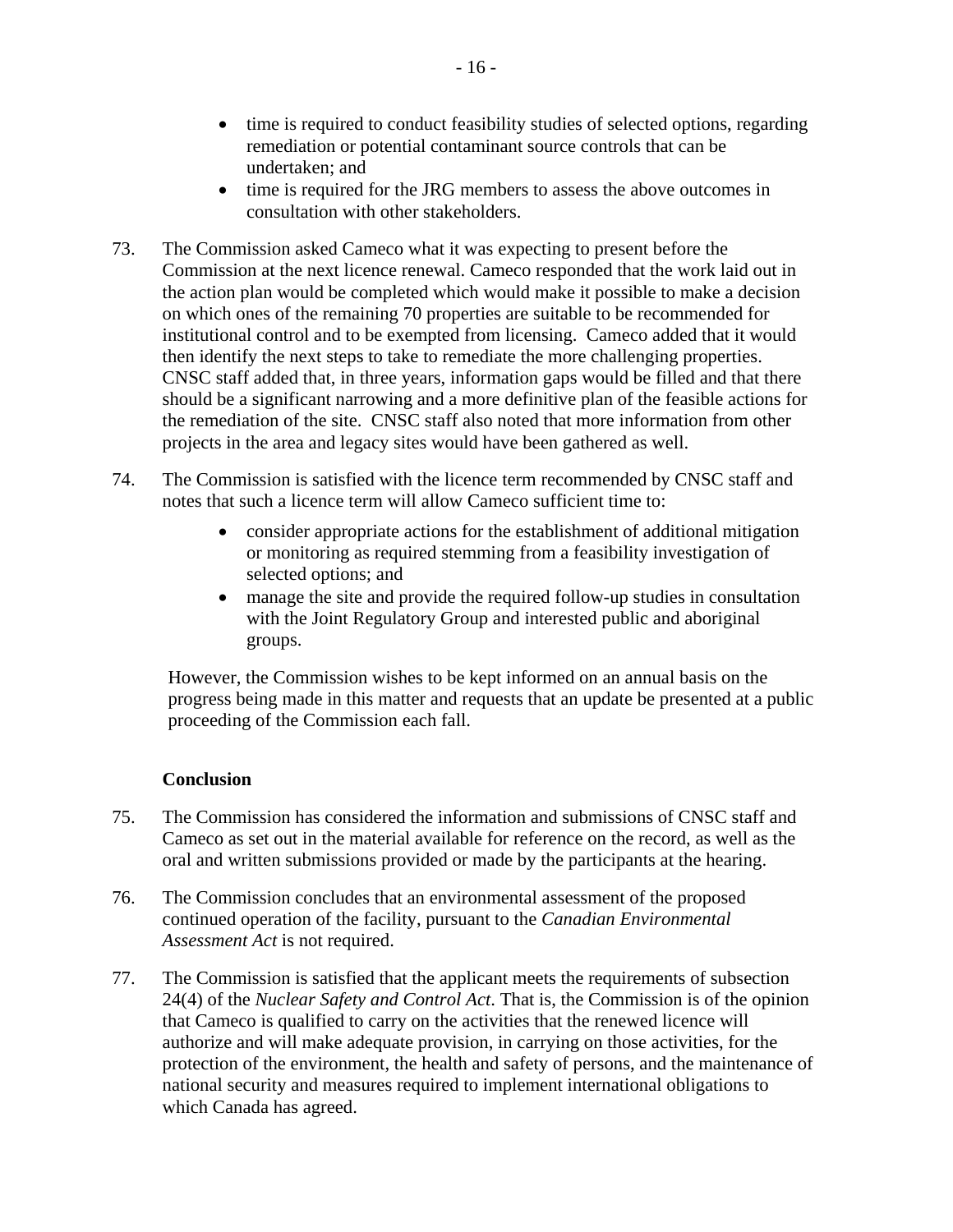- 78. The Commission therefore renews, pursuant to section 24 of the NSCA, Cameco Corporation's Class IB Waste Facility Operating Licence for Beaverlodge Mine and Mill site, located in Northern Saskatchewan, for a period of three years.
- 79. With this decision, the Commission directs Cameco to prepare a status report annually on the remediation performance at the Beaverlodge facility. The Commission requests that CNSC staff also prepare a report on the results of compliance activities carried out and on the licensee's performance during that period. The applicant and CNSC staff shall present their reports at a public proceeding of the Commission, approximately in the last quarter of each calendar year of the licence's duration.

Date

rela

NOV 3 0 2009

Alan Graham Presiding Member, Canadian Nuclear Safety Commission

- 17 -